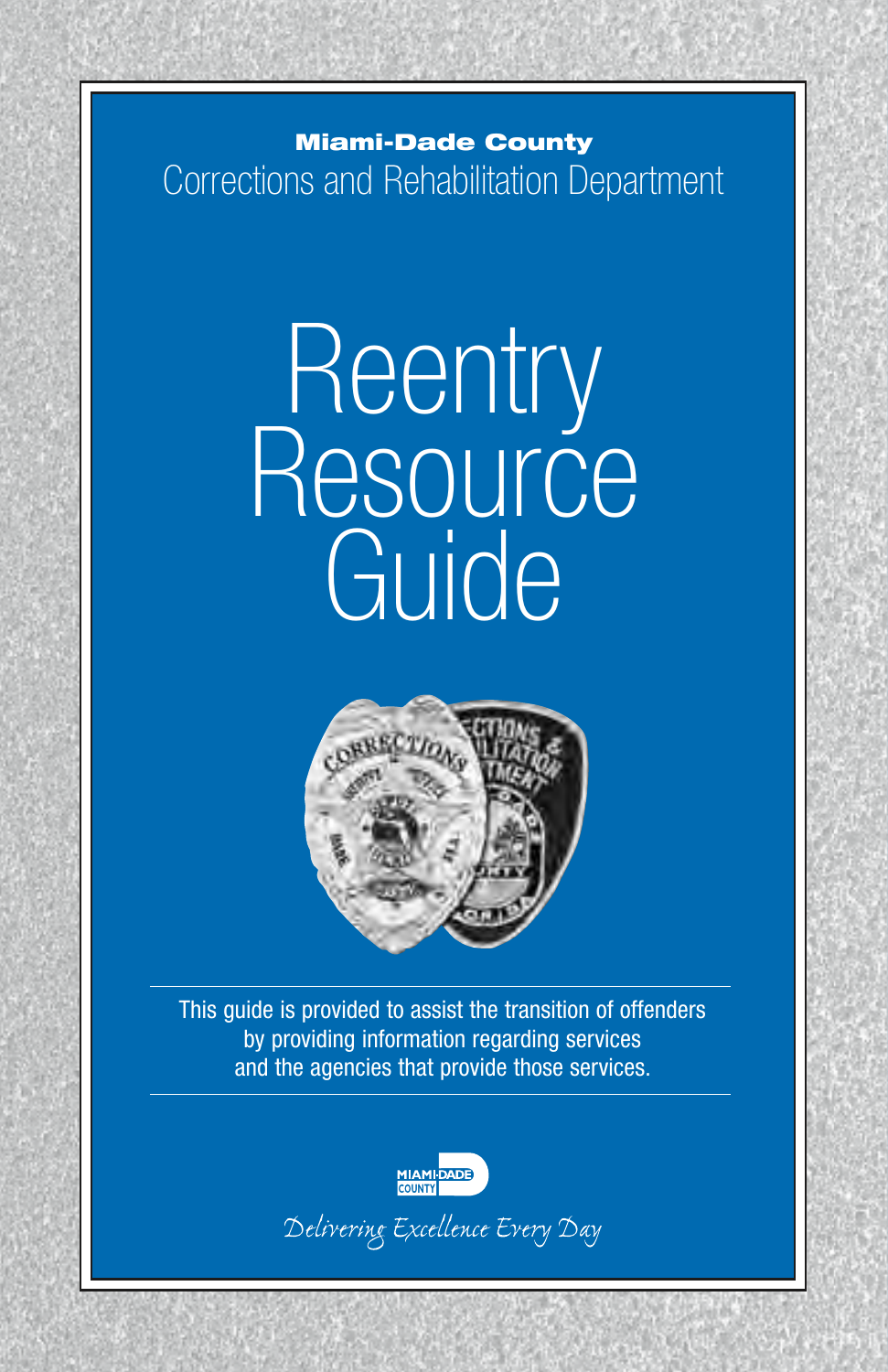#### Message from the Director

I am proud to place the Miami-Dade County Corrections and Rehabilitation Department's Reentry Resource Guide into your hands. These resources, along with your character and commitment to living a law abiding lifestyle, will ensure that you never return to incarceration.

This quide has been updated to include helpful features such as Internet links, explanations on how to connect to resources, and expanded sections on employment, healthcare, faith-based



services and veterans resources. It is meant to assist you with your successful reentry from jail back to the community. In order to help you quickly find and use this information, look for these features throughout the Guide:

#### Action Steps

 $\vee$  Consider following these suggestions when released.

#### **CONNECT**

 $\checkmark$  Follow "how to" instructions to connect with a service provider.

In addition to these features, this Guide provides information on local resources from Miami-Dade County the State of Florida and Federal Government.

As you know, many ex-offenders are re-arrested within the first 12 months after their release. This is the most critical time that you will likely face as your freedom is restored. Allow me to encourage you to reach out to the organizations and people listed in this guide. These organizations are staffed with people who care about you and your successful return to our community. They will do everything in their power to see that you succeed.

Continue to improve your life and the lives of your loved ones each day.

Thurthy & Ran

Timothy P. Ryan, Director Miami-Dade Corrections and Rehabilitation Department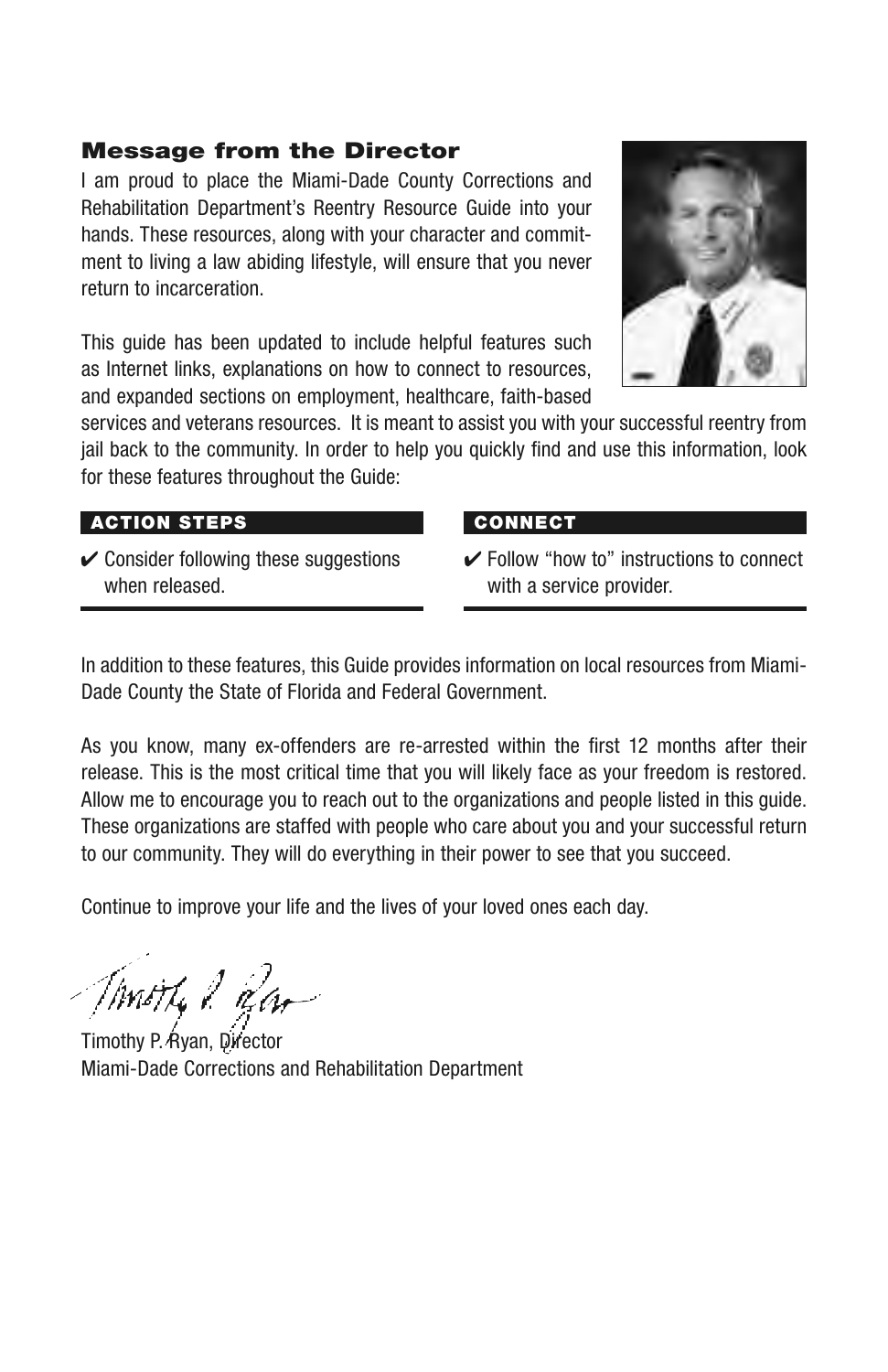## **Table of Contents**

| <b>Message from the Director</b>                             |  |
|--------------------------------------------------------------|--|
|                                                              |  |
|                                                              |  |
|                                                              |  |
|                                                              |  |
|                                                              |  |
|                                                              |  |
|                                                              |  |
|                                                              |  |
|                                                              |  |
|                                                              |  |
|                                                              |  |
|                                                              |  |
|                                                              |  |
|                                                              |  |
|                                                              |  |
|                                                              |  |
|                                                              |  |
|                                                              |  |
|                                                              |  |
|                                                              |  |
|                                                              |  |
|                                                              |  |
|                                                              |  |
| Miami-Dade Community Action and Human Services Department 17 |  |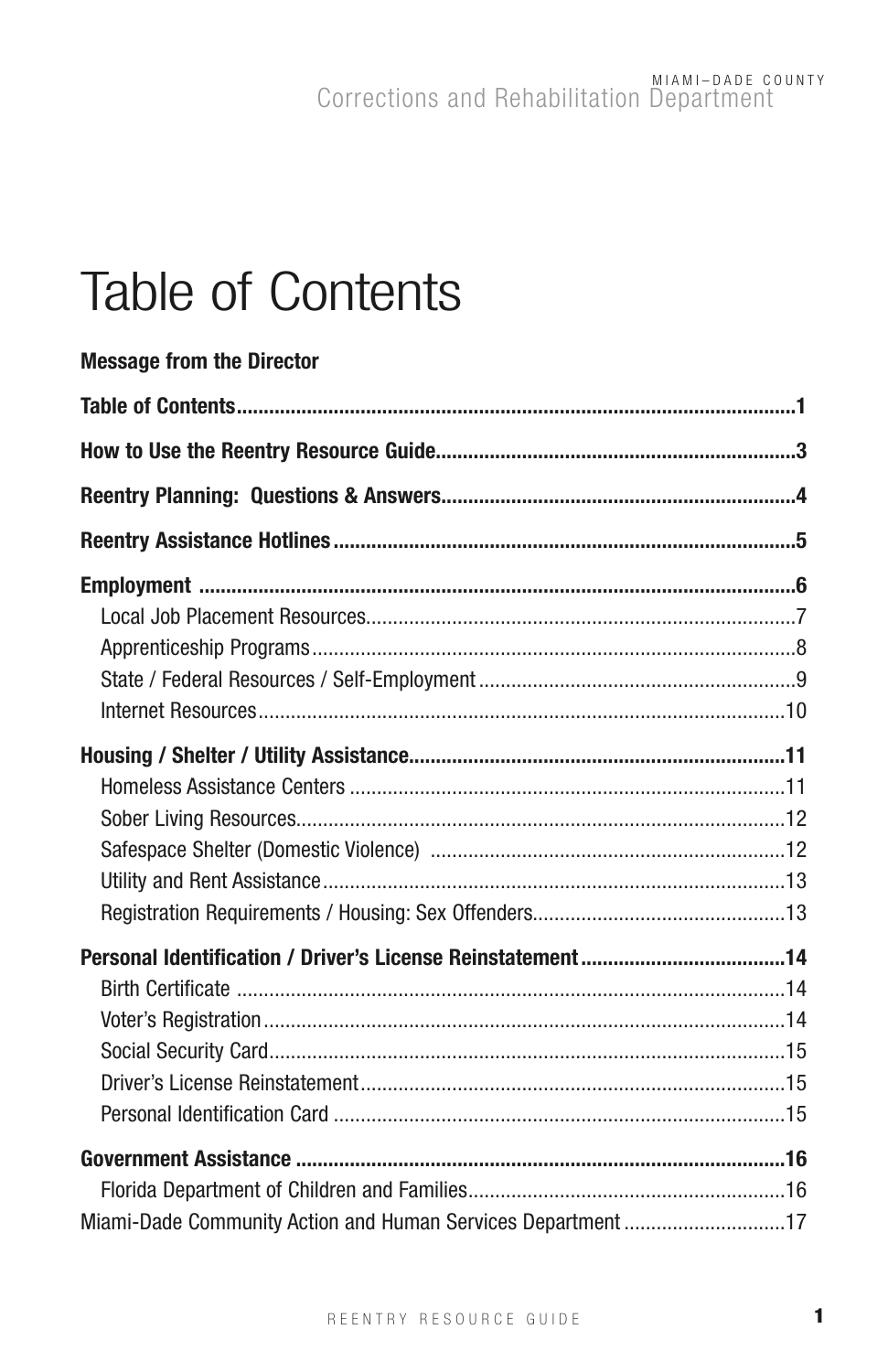## MIAMI-DADE COUNTY<br>Corrections and Rehabilitation Department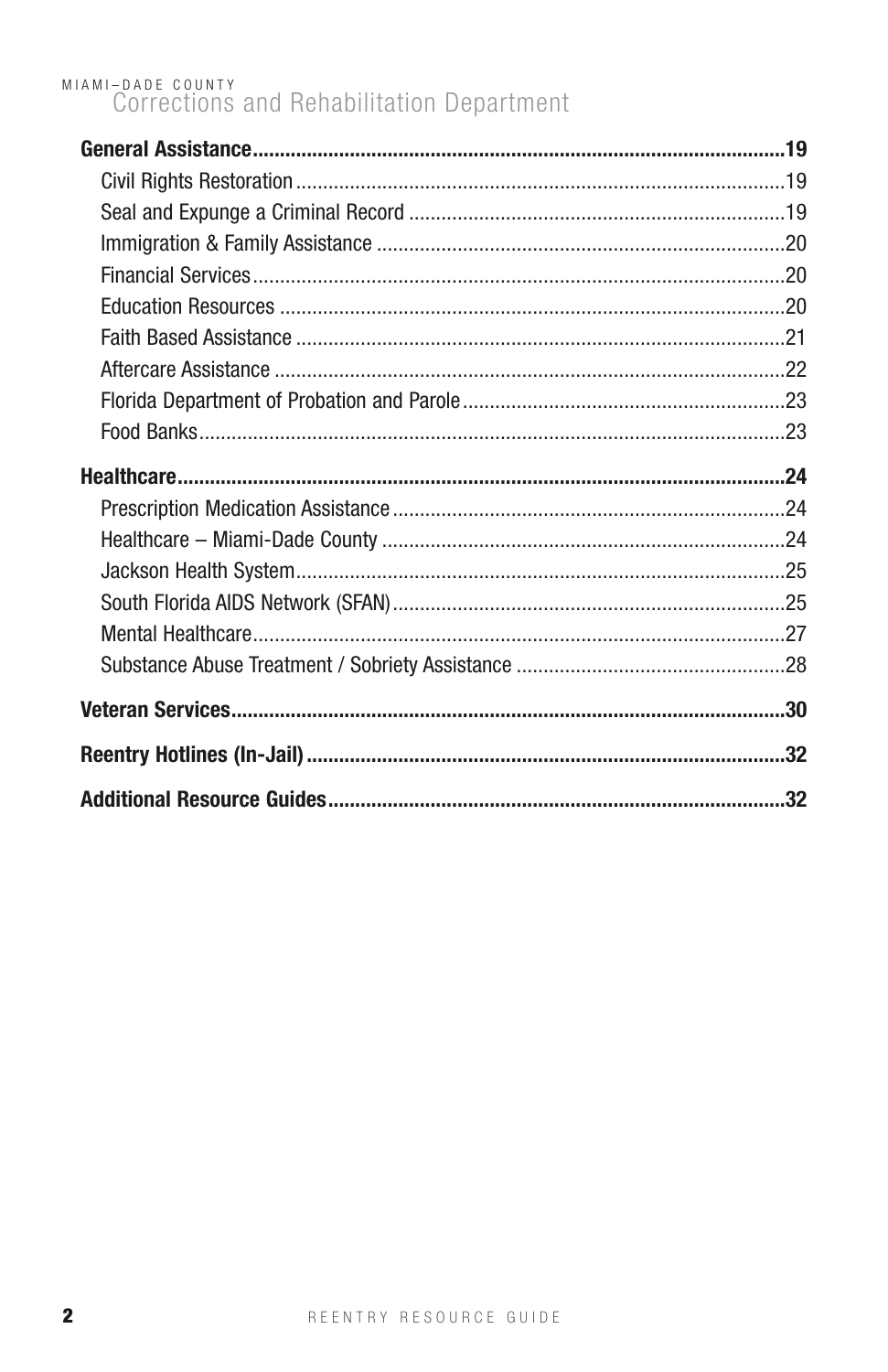## How To Use The Reentry Resource Guide

This Guide is meant to assist you with your successful reentry from jail back to the community. In order to help you quickly find and use this information, look for these features throughout the Guide:

#### **ACTION STEPS**

 $\checkmark$  Consider following these suggestions when released.

#### **CONNECT**

 $\checkmark$  Follow "how to" instructions to connect with a service provider.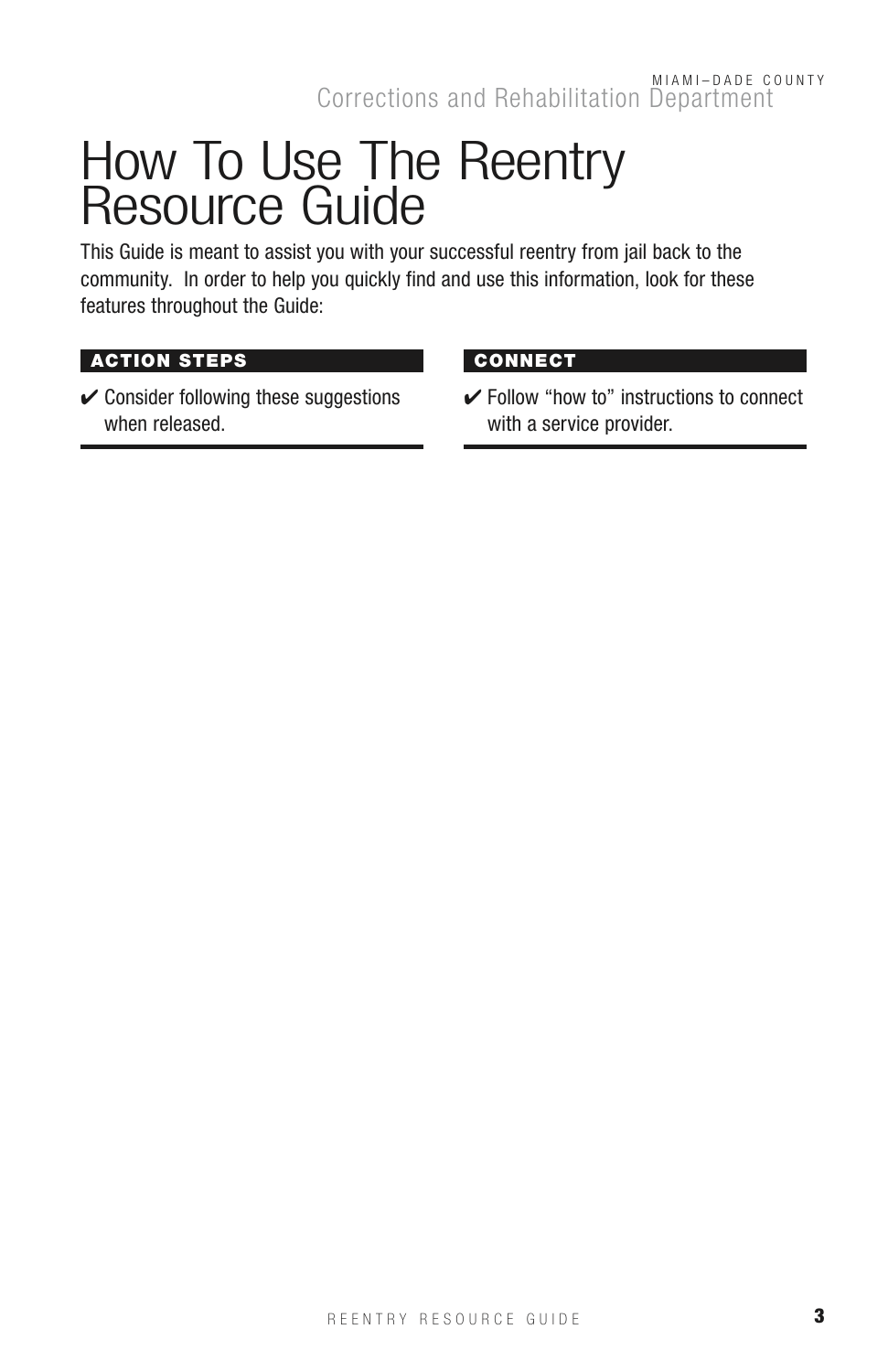## Reentry Planning – Questions & Answers

#### What if I am homeless?

Consider contacting the Homeless Assistance Center for shelter and services. (Refer to page 11)

#### Who can help me get a job?

Contact Transition, Inc., a non-profit agency which helps ex-offenders find work. (Refer to page 6)

#### How do I apply for Food Stamps and Cash Assistance?

Contact the Florida Department of Children and Families by telephone, Internet, or in person. (Refer to page 16)

#### How can I get my Driver's License reinstated?

Call the Drive Legal Program and ask them if you are eligible to join their program. (Refer to page 15)

#### Where can I find legal help regarding my children?

Contact Legal Services of Greater Miami for assistance. (Refer to page 20)

#### How can I replace my personal identification documents?

- Contact the Social Security Administration for a replacement card.
- Contact the local health department for a replacement Birth Certificate. (Refer to page 14)

#### Where do I go for substance or alcohol abuse treatment?

Contact the Miami-Dade Community Action and Human Services Department or Alcoholics Anonymous to find a local support meeting or www.findtreatment.samhsa.gov (800) 662-HELP (4357) (Refer to page 28)

#### How do I comply with my Probation?

Contact the Miami Intake Office at (305) 693-2320. (Refer to page 23)

#### Where do I go for medication refills?

Contact your local public health facility. (Refer to page 24)

#### What if I am a Veteran of the United States Military?

Contact the local Veterans Justice Outreach Coordinator to access assistance for veterans. (Refer to page 30)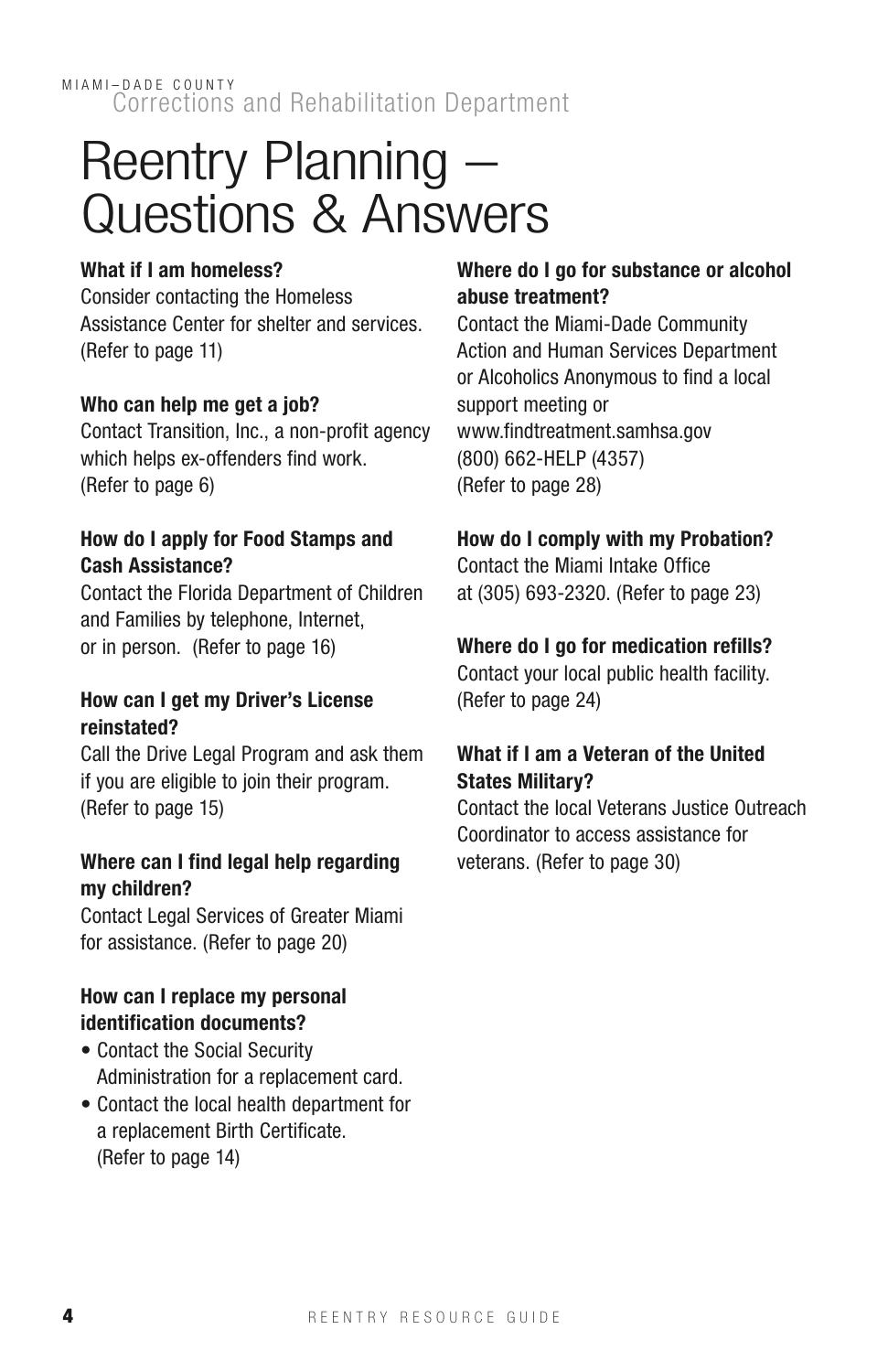## Reentry Assistance Hotlines

| <b>DEPARTMENT OR SERVICE</b>                                                     | <b>TELEPHONE NUMBER</b> |
|----------------------------------------------------------------------------------|-------------------------|
| Abuse Hotline Florida Department of Children and Families 1 (800) 962-2873       |                         |
|                                                                                  |                         |
| (State of Florida HIV/AIDS related information and referrals)                    |                         |
| Hotline hours: Monday through Friday, 9:00 a.m. till 5:00 p.m.                   |                         |
|                                                                                  |                         |
| <b>Crisis Counseling/Suicide</b>                                                 |                         |
|                                                                                  |                         |
|                                                                                  | (305) 644-9449 TTY      |
|                                                                                  |                         |
|                                                                                  |                         |
|                                                                                  |                         |
|                                                                                  |                         |
|                                                                                  |                         |
|                                                                                  |                         |
| Florida Department of Highway Safety and Motor Vehicles  (305) 229-6333          |                         |
|                                                                                  |                         |
|                                                                                  |                         |
|                                                                                  |                         |
| (24 Hours a day/7 days a week)                                                   |                         |
|                                                                                  |                         |
|                                                                                  |                         |
|                                                                                  |                         |
|                                                                                  |                         |
|                                                                                  |                         |
| The Redemption Project workshops seek to assist former Public Defender clients   |                         |
| and ex-offenders to seal or expunge their criminal records, referrals for rights |                         |
| restoration and job placement                                                    |                         |
|                                                                                  |                         |
|                                                                                  |                         |
|                                                                                  |                         |
| Victims Compensation (Florida Attorney General's Office) 1 (800) 226-6667        |                         |
|                                                                                  |                         |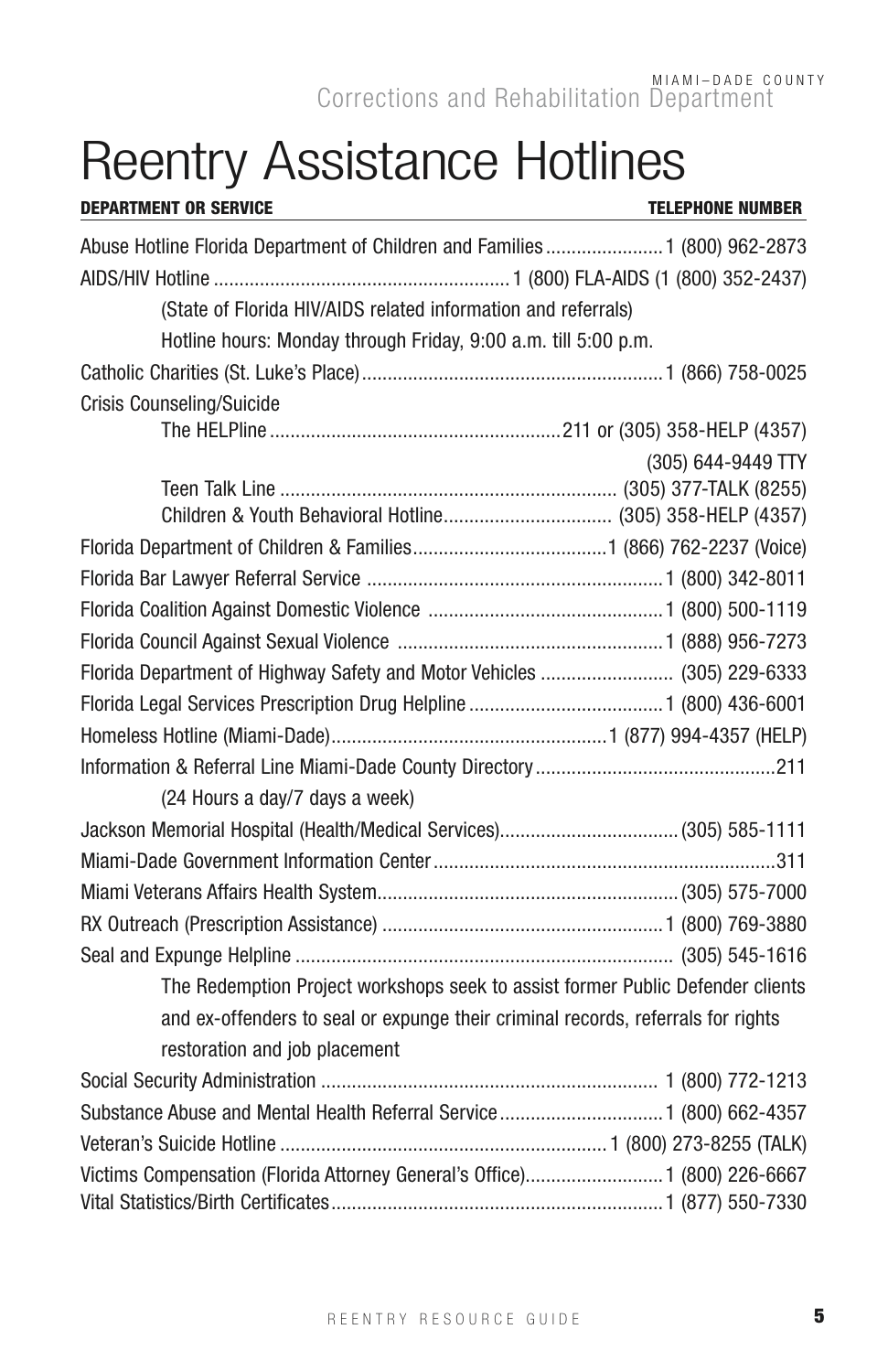## Employment

#### Action Steps

- $\checkmark$  Partner with local resources and agencies that assists ex-offenders with finding employment and training.
- $\checkmark$  Understand employer incentives for hiring ex-offenders.
- $\checkmark$  Consider apprenticeship programs or self employment.
- $\triangleright$  Search the Internet.
- $\checkmark$  Establish an e-mail address.

#### **CONNECT**

Transition, Inc. is a specialized service center providing a comprehensive array of job training and job placement services to adult ex-offenders in Miami-Dade County.

See Map below.

 $\vee$  1550 NW 3 Avenue, Bldg. C., Miami, FL 33136 - (305) 571-2001

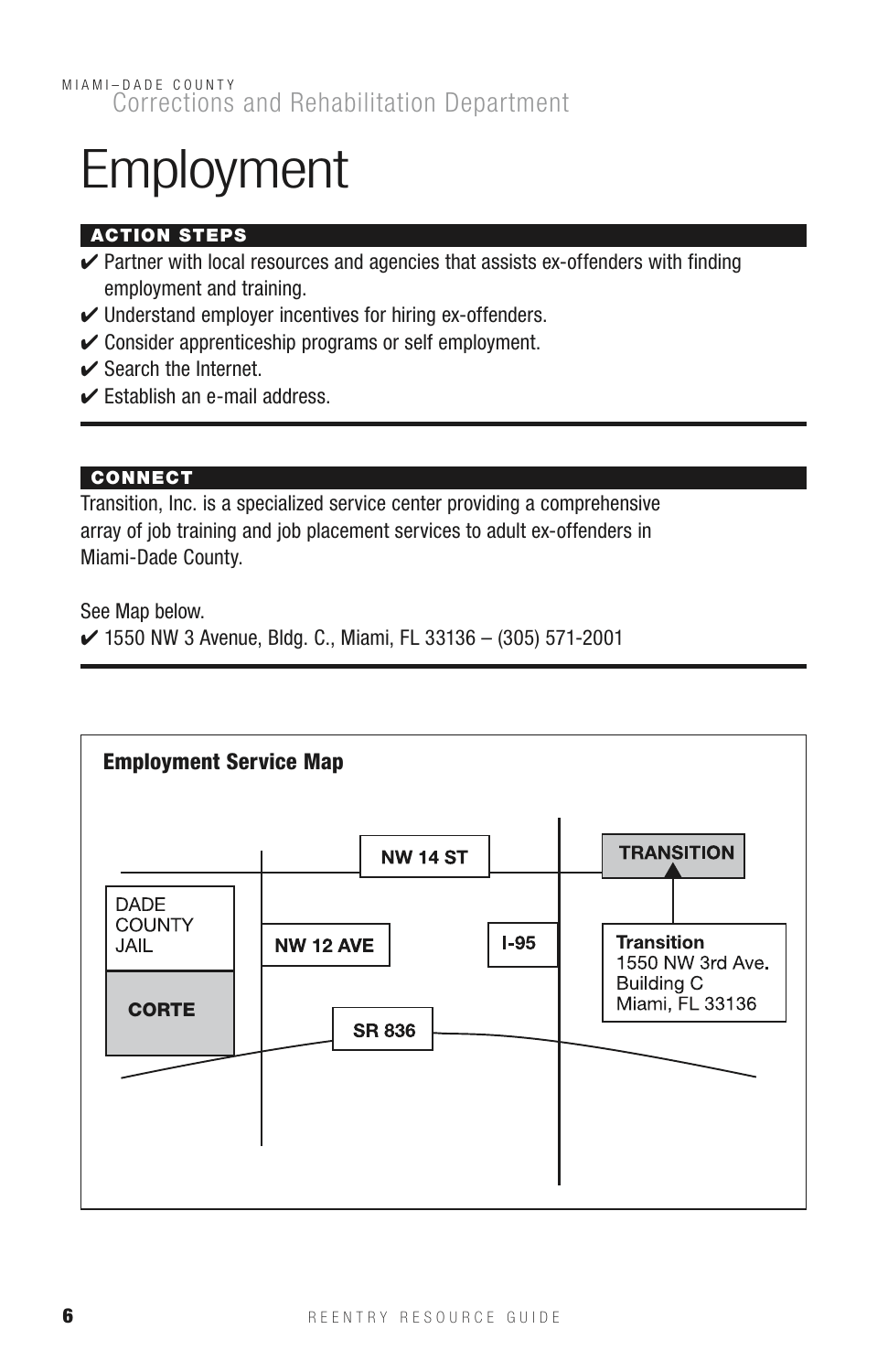### Local Job Placement **Resources**

#### **MIAMI-DADE COUNTY**

#### South Florida Workforce Centers South Florida Workforce is responsible

for initiating state and federally funded workforce development programs in Miami-Dade and Monroe counties. www.southfloridaworkforce.com

- Transition, Inc. 1550 NW 3rd Ave. Building C Miami, FL 33136 (305) 571-2001 (305) 571-2002 Fax
- Carol City Career Center 4690 NW 183 Street Miami, FL 33055 (305) 620-8012 (305) 620-9813 Fax
- Hialeah Career Center 240 E 1 Avenue, Suite 222 Hialeah, FL 33010 (305) 883-6925 (305) 883-6910 Fax
- Hialeah Gardens Career Center 2851 W 68 Street, Suite 14 Hialeah, FL 33018 (305) 826-4011 (305) 826-8022 Fax
- Homestead Career Center 140 NE 8 Street Homestead, FL 33030 (305) 242-5373 (305) 242-2438 Fax
- Little Havana Career Center 701 SW 27 Avenue Miami, FL 33135 (305) 643-3300 (305) 643-7240 Fax
- Miami Beach Career Center 833 6th Street, 2nd Floor Miami Beach, FL 33139 (305) 532-5350 (305) 532-9307 Fax
- Northside Career Center 7900 NW 27 Avenue, Suite 200 Miami, FL 33147 (305) 693-2060 (305) 693-2071 Fax
- North Miami Beach Career Center 633 NE 167 Street, Suite 200 N. Miami Bch, FL 33162 (305) 654-7175 (305) 654-7188 Fax
- Perrine Career Center 9555 SW 175 Terrace Miami, FL 33157 (305) 252-4440 (305) 278-1066 Fax
- West Dade Career Center 8485 Bird Road, 2nd Floor Miami, FL 33155 (305) 228-2300 (305) 228-2321 Fax

#### Self-Employment

#### Miami-Dade County Business Assistance Division

Miami-Dade County Department of Small Business Development Stephen P. Clark Center 111 N.W. 1st Street, 11th Floor Miami, FL 33128-1900 (305)375-2800 (305) 375-5862 Fax www.miamidade.gov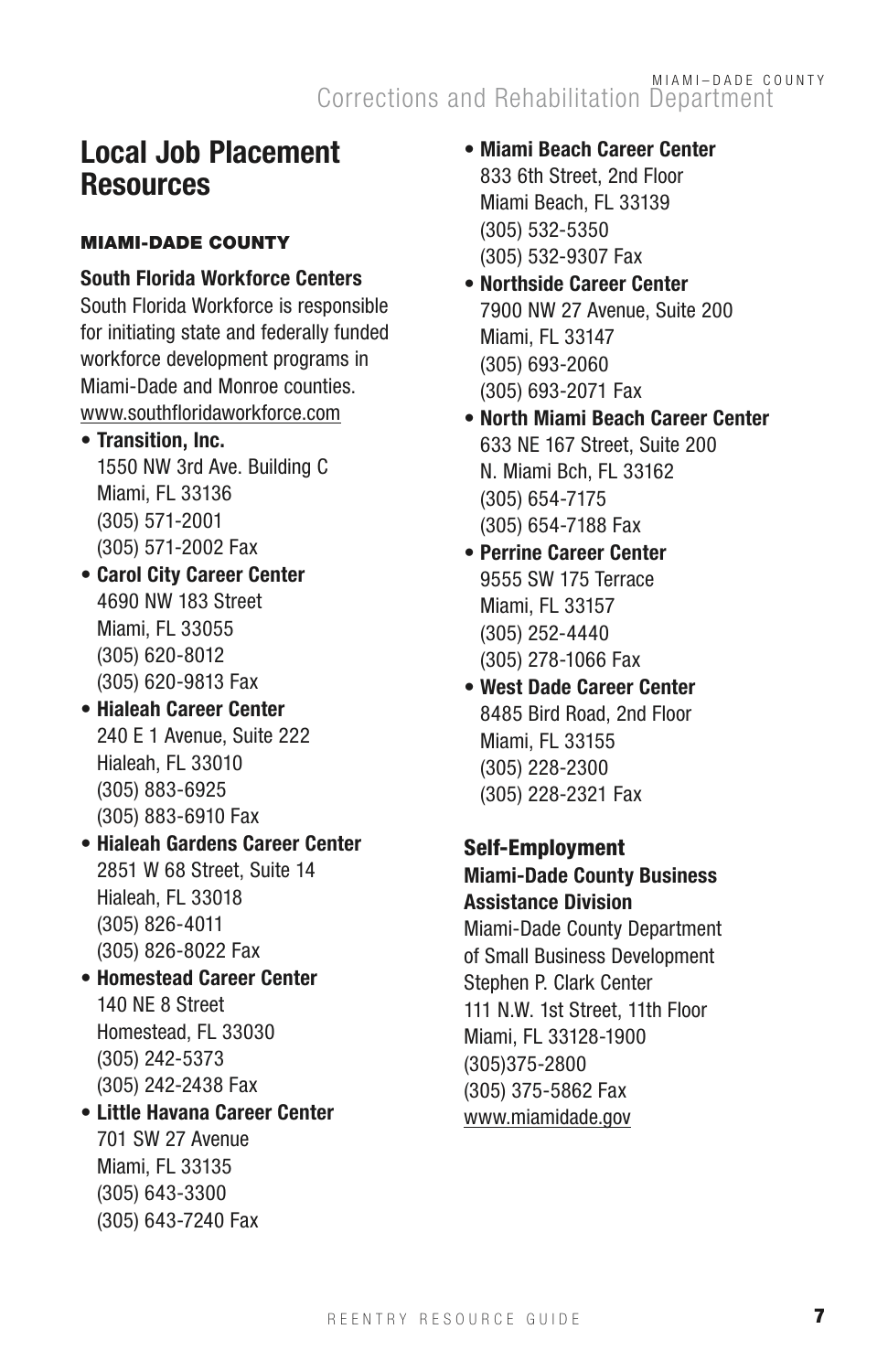#### City of Miami, Office of Grants Administration-Economic Initiatives

City of Miami Economic Initiatives 444 S.W. 2nd Avenue, 3rd Floor Miami, FL 33130 (305) 416-1482 (305) 416-2156 Fax www.accessmiamijobs.com

## Apprenticeship Programs

Apprenticeship is a combination of on-thejob training and related instruction in which workers learn the practical and theoretical aspects of a highly skilled occupation. Information about apprenticeship programs can be obtained from One-Stop Career Centers listed in the blue pages of your telephone book, from union locals listed in the white pages of the telephone book, or from the following Internet site: www.doleta.gov/oa.

#### **PLUMBING**

#### Plumbers Local Union No. 519 Joint Apprenticeship Training 14105 N.W. 58th Court Miami Lakes, FL 33014 (305) 362-0519 (305) 826-9792 Fax www.plumbers519.com

#### Air-Conditioning, Refrigeration and Pipefitting Air-Conditioning, Refrigeration and Pipefitting Education Center

13201 NW 45th Ave Miami FL 33054 (305) 685-0311 Dade (954) 928-1883 Broward (800) 463-3129 Toll free (305) 685-1169 Fax www.arpec.org

#### **ELECTRICAL**

Miami Joint Electrical Apprenticeship 1601 NW 17 Ave. Miami FL 33125 (305) 324-7578 www.njatc.org

#### Florida East Coast Electrical JATC

201 S.E. 24 Street Fort Lauderdale, FL 33316 (954) 525-3106 www.ibew728.org

#### Sheet Metal

#### Sheet Metal Workers Local Union 32 Apprenticeship & Training Program

20401 NE 15th Court Miami, FL 33179 (305) 651-8692 (305) 651-8952 Fax www.smw32.org

#### **CARPENTRY**

#### Florida Carpenters Regional Council Miami Training Center

295 West 79th Place Hialeah, Fl 33014 (305) 557-6100 (305) 828-4168 Fax www.flcrc.org

#### **ASBESTOS**

#### Asbestos Workers Joint Apprenticeship Committee

13000 NW 47 Ave Opa Locka FL 33054 (305) 681-0679 www.insulators.org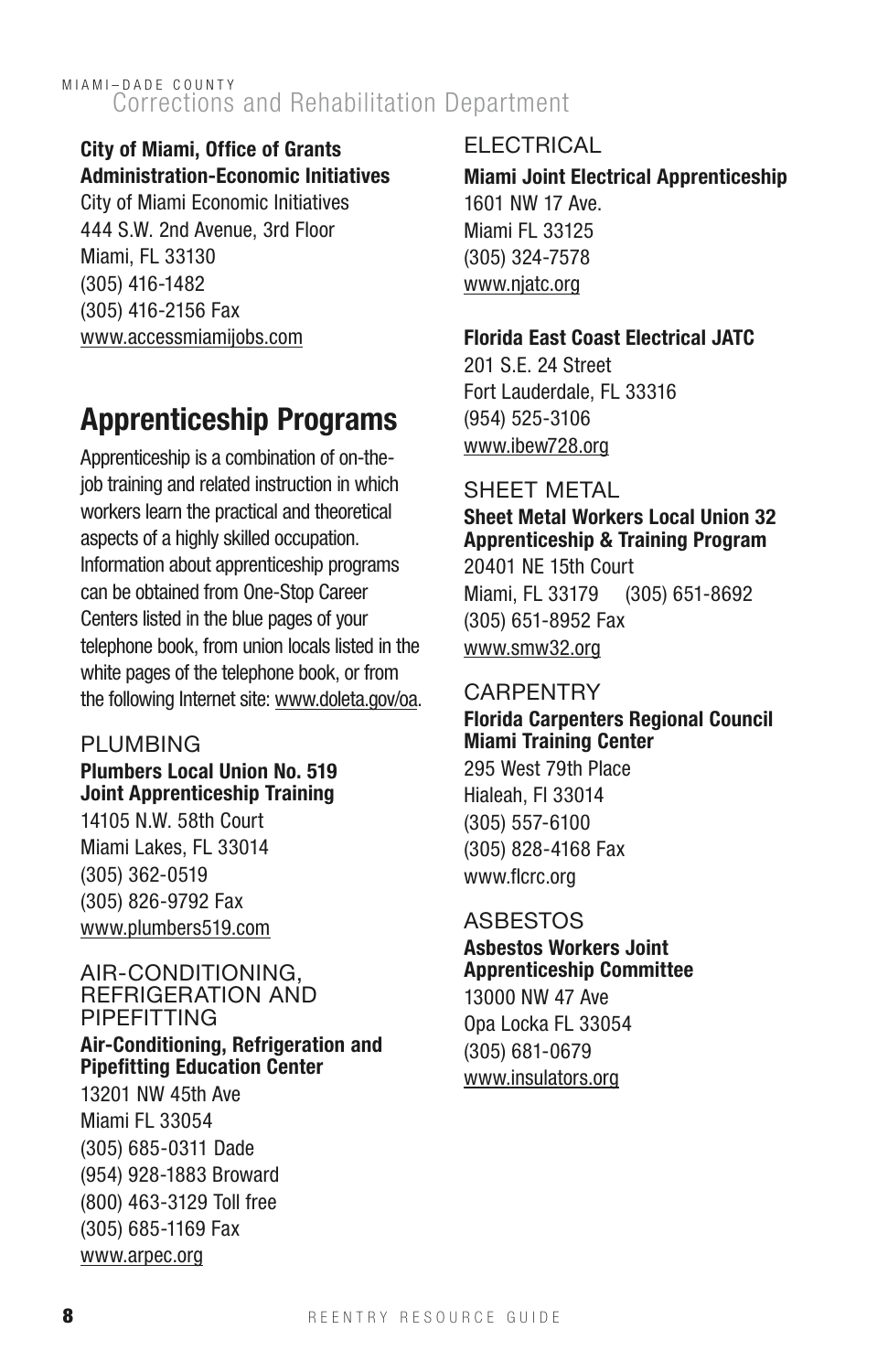## Self-Employment

#### Partners for Self Employment

Partners for Self-Employment promotes financial well-being of low to moderate income individuals and families in South Florida and offers classes on how to start and run a small business. 3000 Biscayne Boulevard, Suite 215A Miami, FL 33137 (305) 438-1407 www.partnersforselfemployment.com

## State of Florida Resources

Employ Florida Marketplace, is Florida's official online portal to virtual job matching services and many other workforce resources. It's a powerful tool, created through partnership between government and the private sector, to respond to workforce needs in our state.

#### Agency for Workforce Innovation

Caldwell Building 107 East Madison Street, Suite 100 Tallahassee, FL 32399 (866) FLA-2345 (800) 342-3450 www.employflorida.com www.floridajobs.org www.labormarketinfo.com

## Vocational Rehabilitation

Division of Vocational Rehabilitation (VR) is a federal-state program that works with people who have physical or mental disabilities to prepare to gain or retain employment. 7975 NW 154th Street, Suite 450 Miami Lakes, Fl 33016-5864 (305) 643-7600 (305) 364-3024 Fax www.rehabworks.org

## Filing for Unemployment

The Florida Agency for Workforce Innovation's Unemployment Compensation (UC) program (also called unemployment insurance) provides temporary wage replacement benefits to qualified individuals who are out of work through no fault of their own. Claims may be filed through the Internet. 1 (800) 204-2418 www.floridajobs.org

## Federal Resources

#### Job Corps

Job Corps is a program for disadvantaged youth between the ages of 16 and 24. www.jobcorp.doleta.gov

#### Older American Act

The Older Americans Act, provides assistance to low-income, older. www.doleta.gov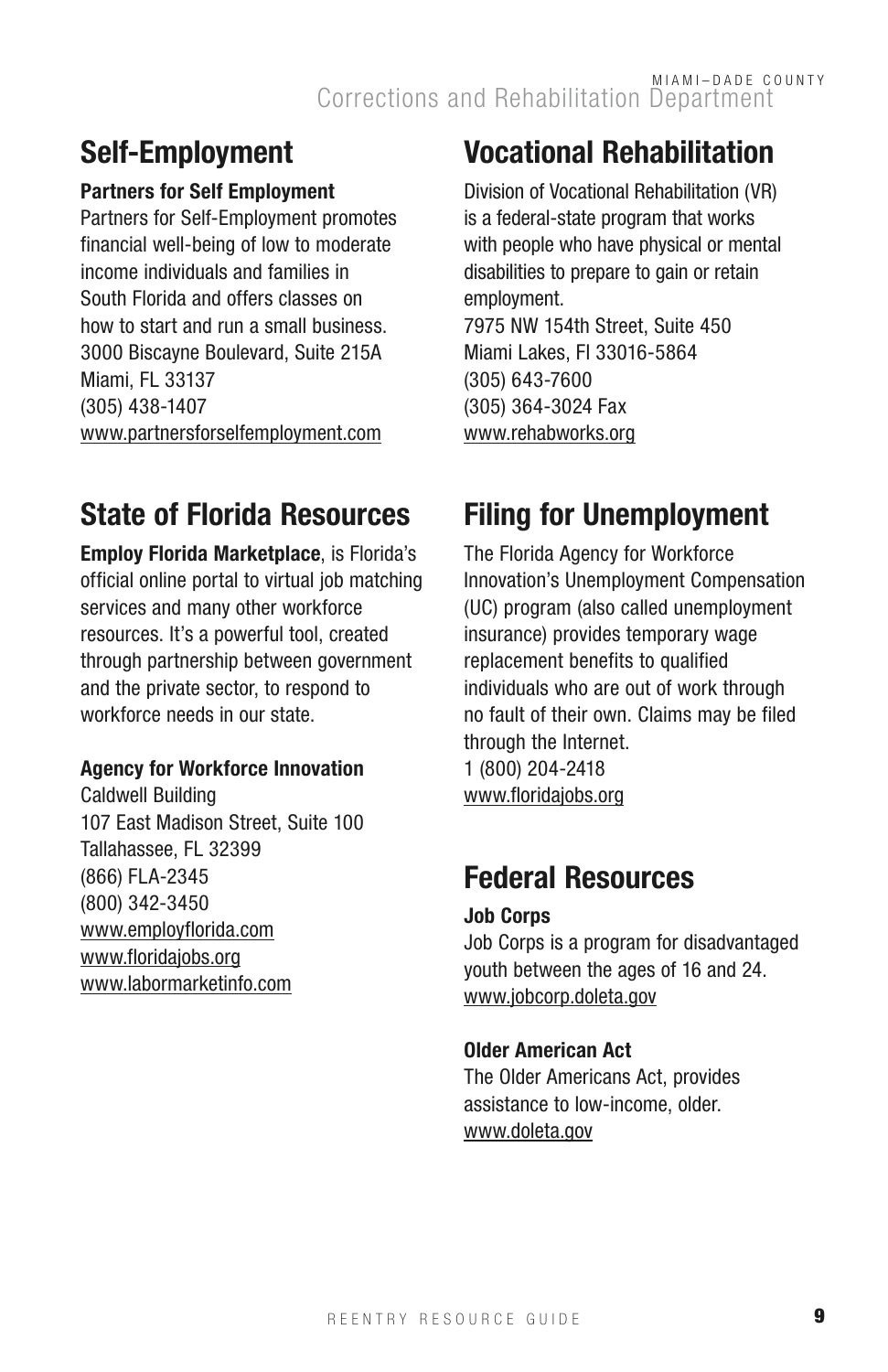#### Federal Bonding

The Federal Bonding Program serves as a tool to secure the job placement of ex-offenders and other high-risk applicants. The Bonding Services Coordinator for Miami-Dade County is: Transition Inc. 1550 NW 3 Avenue, Bldg. C., Miami, FL 33136 (305) 571-2001 www.bonds4jobs.com

#### Work Opportunity Tax Credit

The Work Opportunity Tax Credit (WOTC) is a federal tax credit that encourages employers to hire nine targeted groups of job seekers, including ex-felons who are members of low income families, by reducing employers' federal income tax liability. www.doleta.gov/business/incentives/opptax

### Internet Resources

#### Career One Stop

Career One Stop, formerly America's Career Kit, is a workforce development portal connecting users to relevant links, resources, and community services offered over the Internet. www.CareerOneStop.org

#### America's Job Bank

America's Job Bank is the biggest and busiest job market in cyberspace with 400,000 resumes online and over a million jobs nationwide. www.ajb.org

#### America's Service Locator

America's Service Locator (ASL) connects users to local offices providing the employment and training services they need. 1-877-US-2JOBS for direct assistance. www.servicelocator.org

#### Occupational Information Network

The Occupational Information Network database is a comprehensive source of descriptions and skill sets for specific occupations.

www.onetcenter.org

#### Offender Transition Program

The Federal Bureau of Prison's Inmate Transition Branch Manual Employment Information Handbook. http://www.bop.gov/inmate\_programs/ emp\_info\_handbk.pdf

#### On-Line Job Search

Career Builder www.careerbuilder.com Monster www.monster.com Jobing www.miamidade.jobing.com

### Free Email Account

#### www.google.com

Practically unlimited free online storage allows you to collect all your messages.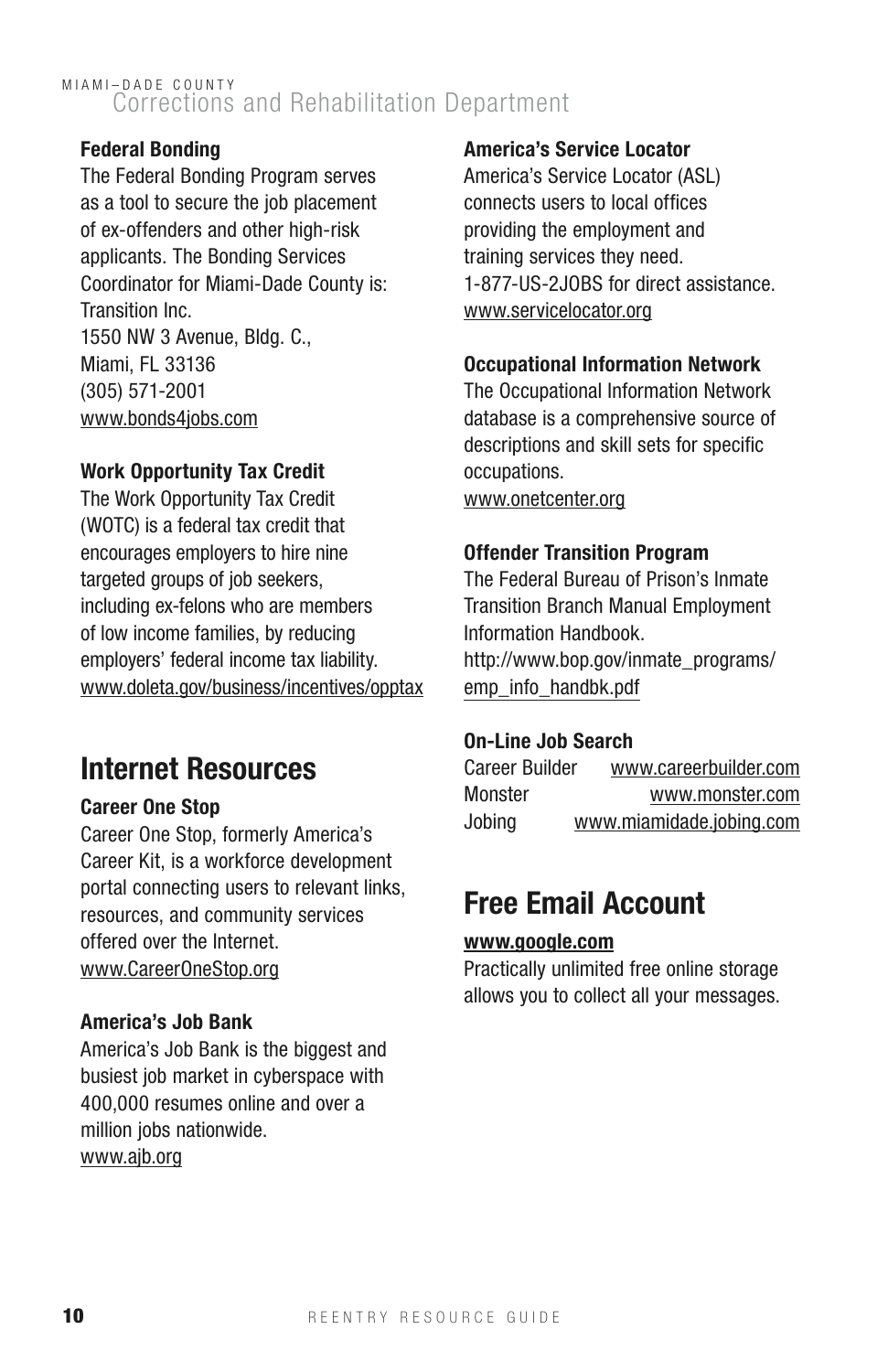## Housing/Shelter

#### **ACTION STEPS**

- $\vee$  Partner with local resources and agencies that assists ex-offenders with finding employment and training.
- $\checkmark$  Understand employer incentives for hiring ex-offenders.
- $\checkmark$  Consider apprenticeship programs or self employment.
- ✔ Search the Internet.
- $\triangleright$  Establish an e-mail address.

#### Homeless Assistance Centers

The Homeless Assistance Centers (HAC) serve as the intake centers for the continuum of care. It is where men, women and children come in lieu of remaining on the streets. It is a relatively short-term residency where services are provided to homeless people. In addition to the expected food, clothing, showers and beds, there is a counseling staff that works with each formerly homeless person.

#### **CONNECT**

Individuals leaving jail can contact the City of Miami's Homeless Assistance Program for placement at the HAC. Monday – Friday Richard E. Gerstein Justice Building Room 518 1351 N.W. 12th Street Miami, FL 33125. (305) 548-5281.

HOMELESS HOTLINE 1 (866) 733-3763

### General Housing **Assistance**

#### MIAMI-DADE COUNTY

#### Homeless Assistance Center

1550 N. Miami Avenue, Miami, FL 33136 (877) 994-HELP (4357) (305) 375-CARE (2273) www.cphi.org

#### Homeless Assistance Center

28205 SW 125 Avenue, Homestead, FL 33033 (877) 994-HELP (4357) (305) 375-CARE (2273) www.cphi.org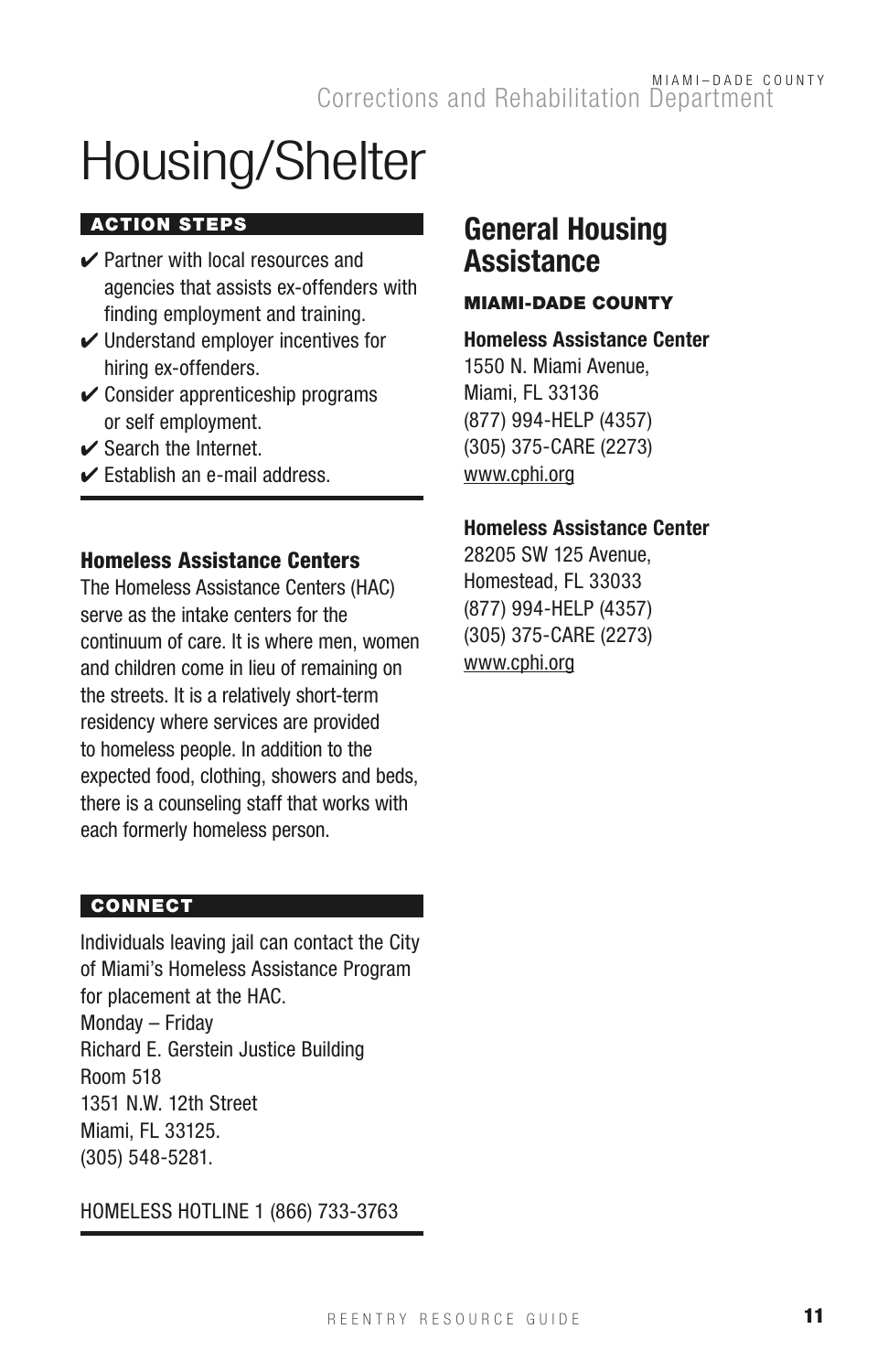## Sober Living Housing

What is a Halfway House? A halfway house is a supportive clean and sober living facility. It can also be referred to as sober house, three-quarter way house. alternative living facility, 12-step house, recovery residence, sober living residence or clean and sober house.

#### Housing for Men

#### **MIAMI-DADE COUNTY**

#### The Village at Midtown

450 NE 31st Street, Miami, FL 33137 (305) 573-7767 (877) 628-5437 (305) 751-1141 Fax www.villagemidtown.com

#### Concept House

162 Northeast 49th Street Miami, FL 33137-3118 (305) 751-6501 ext. 22 (305) 756-8906 Fax www.concepthouse.org

#### Housing for Women

#### **MIAMI-DADE COUNTY**

#### The Village at Midtown

450 NE 31st Street, Miami, FL 33137 (305) 573-7767 (877) 628-5437 (305) 751-1141 Fax www.villagemidtown.com

#### Concept House

162 Northeast 49th Street Miami, FL 33137-3118 (305) 751-6501 ext. 22 (305) 756-8906 Fax www.concepthouse.org

### Domestic Violence **Shelters**

#### **MIAMI-DADE COUNTY**

#### Safespace Shelter

The Safespace Shelters and Inn Transition Shelters are located in the northern and southern areas of the county and provide an emergency safe haven for women and children who are fleeing abusive situations. www.safespacefoundation.org

- 24 Hour Crisis Hotline (800) 500-1119
- Safespace North (305) 758-2546 (305) 751-3752 TDD
- Safespace South (305) 247-4249 (305) 242-7674 TDD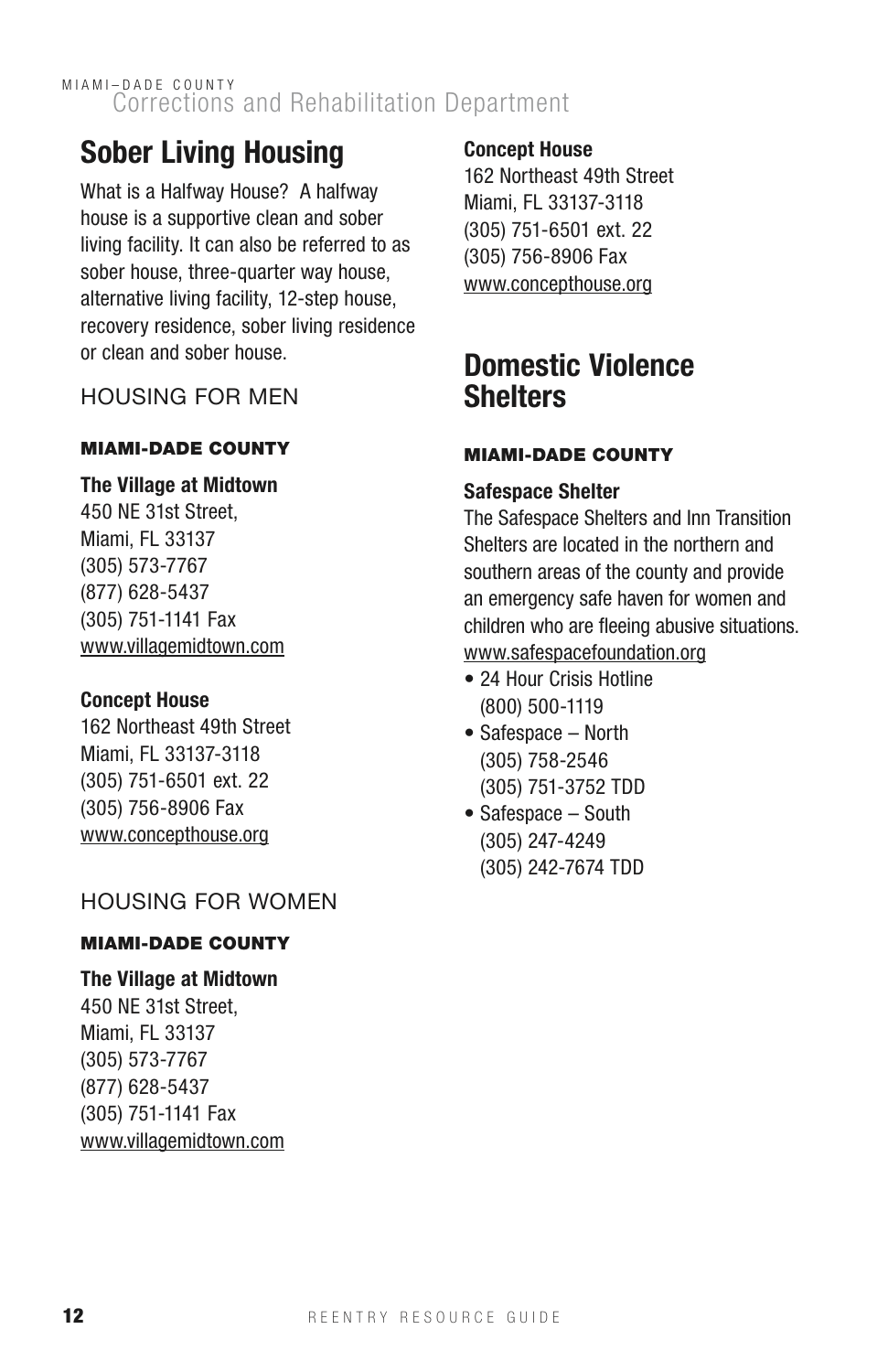## Utility and Rent Assistance

Miami-Dade Community Action and Human Services Department offers programs to assist with housing needs.

- The Low-Income Home Energy Assistance Program (LIHEAP) The LIHEAP program provides financial assistance to eligible residents with their electric and gas utility bills.
- Rental Assistance Program Emergency Food and Shelter Assistance (EFSA) is utilized to assist individuals and families in need of emergency assistance with issues regarding payment of utility bills, rent and mortgage payments and also provides temporary shelter and food. Contact a Service Center, Monday through Friday 8 AM-5 PM.

#### Miami-Dade Community Action and Human Services Department

701 NW 1st Court Miami, FL 33136 (786) 469-4600 www.miamidade.gov/socialservices

### Find Housing on the Internet

www.floridahousingsearch.org Provides real time information throughout Florida on property vacancies, features and amenities, rents and deposits and detailed information on the number of bedrooms and bathrooms.

## Sex Offenders Registration Requirements and Housing

#### Sexual Predator and Offender **Registration**

Obligations Effective December 1, 2005, in accordance with the Florida Jessica Lunsford Act, H.B. 1877, all sexual offenders and predators will be required by law to re-register, in person, twice a year. Sexual offenders and predators residing in Miami-Dade County will be required to complete the registration process at the following location:

#### Miami-Dade Police Department Sexual Crimes Bureau

1701 NW 87 Ave, Suite 222 Doral, FL 33172 8:00 a.m. to 4:00 p.m., Monday through Friday, excluding holidays (305) 715-3333 http://www.miamidade.gov/police/ predators-offenders.asp

#### Sex Offender Housing

Contact the following organization to seek housing options when released.

#### Matthew 25 Ministries

120 Pelican Lake Drive Pahokee, FL 33476 Mailing Address P.O. Box 5690, Lake Worth, FL 33466 (561) 432-9072 www.matthew25ministries.org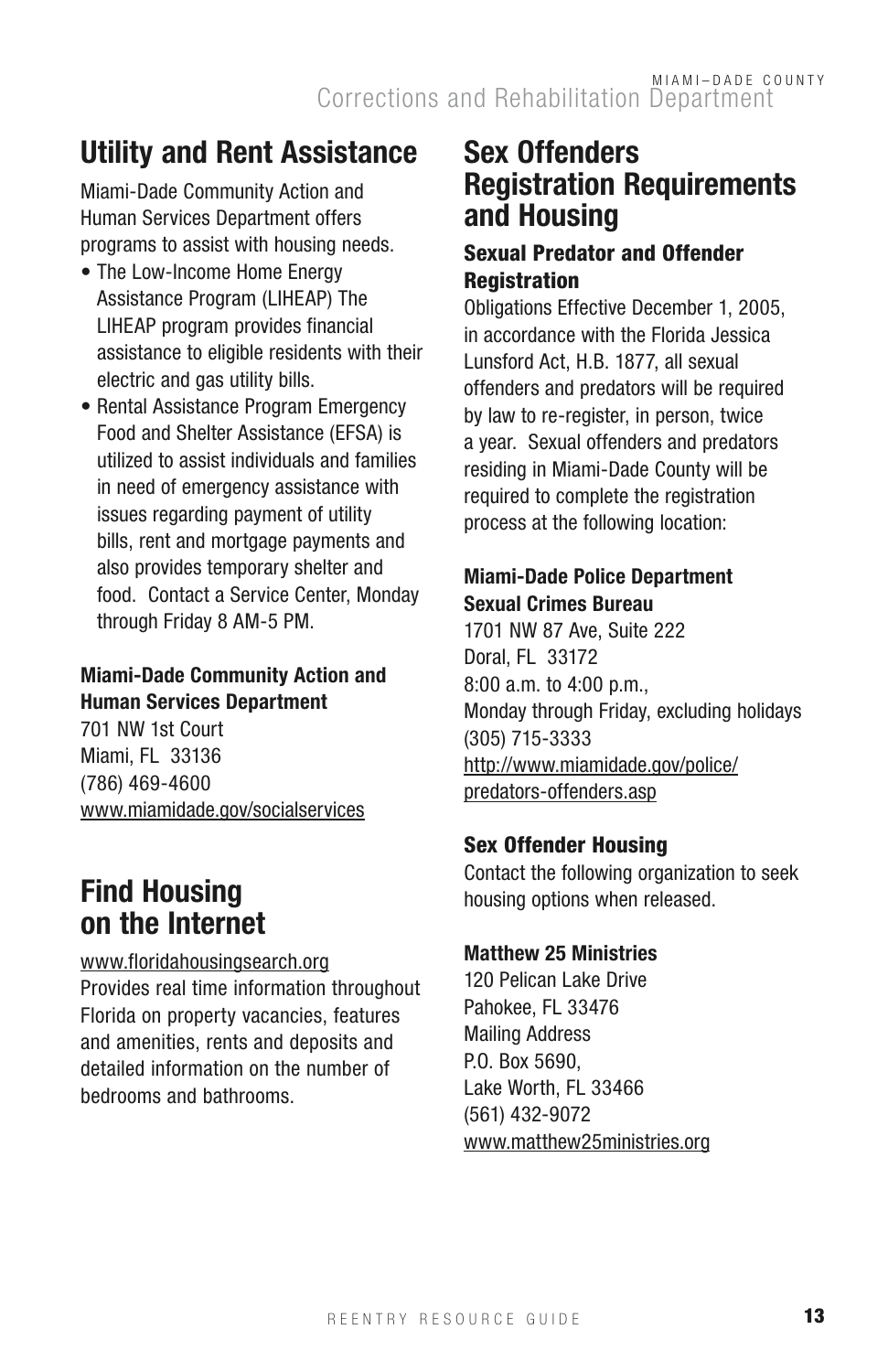## Personal n *Sigonia*<br>Ident<u>i</u>fication and Driver's License Reinstatement

#### **ACTION STEPS**

- $\checkmark$  Obtain personal identification documents immediately when released from *jail*.
- $\checkmark$  Seek assistance to reinstate your driving privileges.

## Birth Certificate

#### **MIAMI-DADE COUNTY**

You may apply for Certifications of birth in person at any of Miami Dade Health Department location. If you choose to mail in your application, please address it to the Central Dade office. You may also apply on the internet.

#### Central Dade Office

1350 NW 14 Street, Room 3 Miami, FL 33125 (305) 324-2489 (866) 830-1906 www.miamivitalrecords.com

#### **STATE OF FLORIDA**

The majority of the Vital Statistics Forms can be easily completed online using your computer and then printed for submission. You can mail or fax the completed form to the Bureau of Vital Statistics. The mailing address and fax number are both located on each form. The application link listed applies only to Florida records. Forms requiring a fee must be mailed.

#### State Office of Vital Statistics

ATTN: Client Services P.O. BOX 210 Jacksonville, FL 32231-0042 (877) 550-7330 (877) 550-7428 Fax http://www.doh.state.fl.us/Planning\_eval Vital\_Statistics/DH\_726\_03-10.PDF

## Voter's Registration

Obtain the Florida Voter Registration Application from this website, fill it out, print and sign it, and mail it to the Supervisor of Elections for the county in which you reside.

http://election.dos.state.fl.us/pdf/ webappform.pdf

#### **MIAMI-DADE COUNTY**

2700 NW 87th Ave Doral, FL 33172 (305) 499-8683 (305) 468-8547 Fax Email: soedade@miamidade.gov www.elections.co.miami-dade.fl.us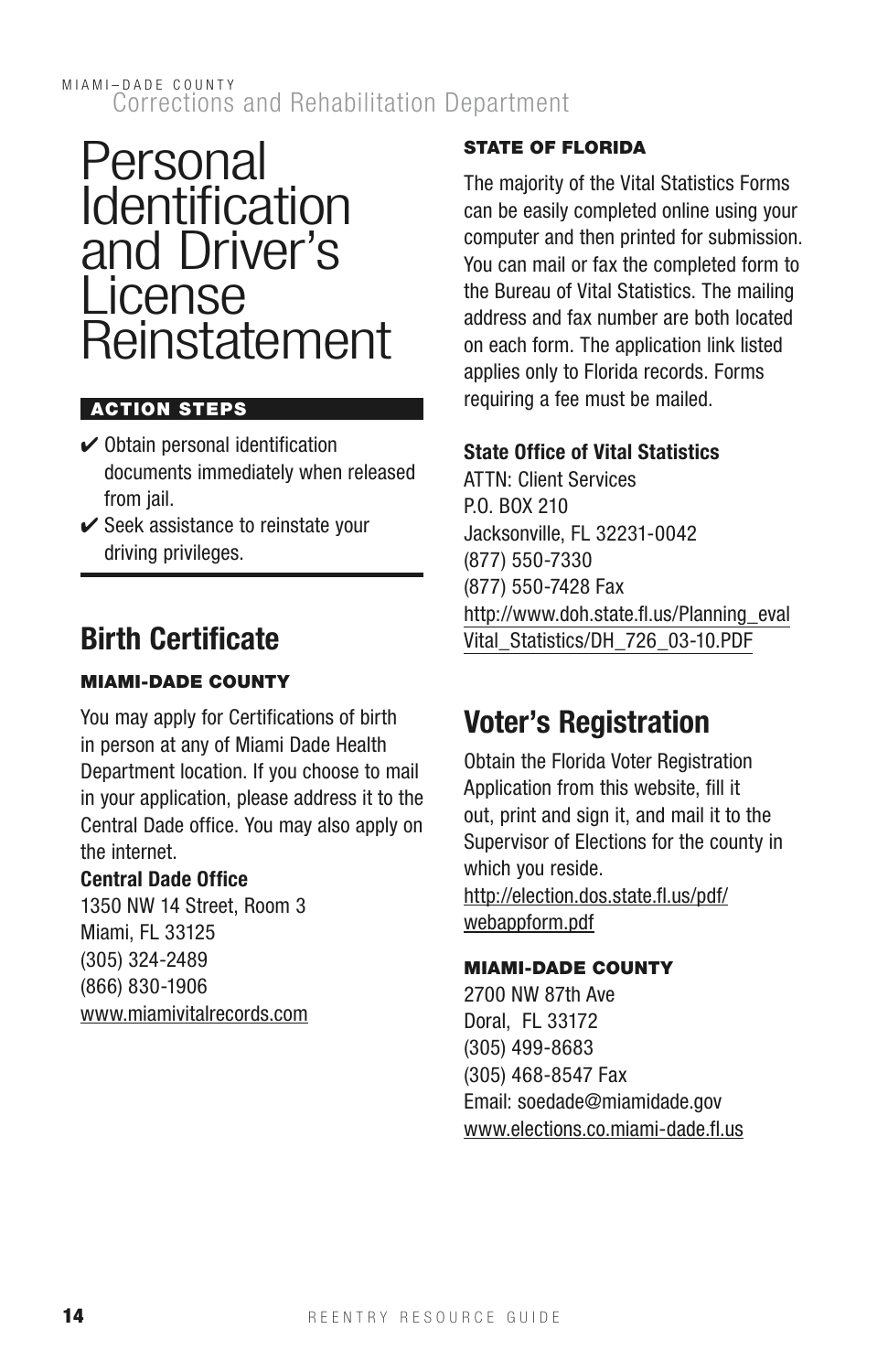## Social Security Card

You only need to contact Social Security to apply for a replacement Social Security card if you don't know your social security number or if you need to show your card to a new employer. If you need a card, you can replace it for free. The application can be found at: www.ssa.gov/online/ss-5.pdf. 1 (800) 772-1213

## Driver's License Reinstatement

The Drive Legal Program is designed to help you resolve your eligible criminal cases and infractions and assist you in obtaining a valid Florida Driver's License.

#### Drive Legal Program

- Richard E. Gerstein Justice Building 1351 NW 12 Street, Room 116 Miami, FL 33125 Monday - Friday / 9am - 4pm (305) 548-5363
- 10710 SW 211 St., Room 1500 Miami, FL 33189 (305) 234-1436 Monday - Friday / 9am - 4pm
- 15555 Biscayne Blvd., Room 216 Miami, FL 33160 Tuesdays Only / 9am - 4 pm (305) 354-8763
- Hialeah Court House 11 East 6 St. Room 100 Hialeah, FL 33010 Friday / 9am - 4pm

#### State Attorney - Child Support Enforcement Unit

If your Driver's License was suspended because you did not pay your Child Support, you must contact the State Attorney within 30 days of your release from Jail to obtain assistance in having it reinstated. Miami-Dade State Attorney's Office 100 S. Biscayne Boulevard #3100 Miami, FL 33131 (305) 530-2600 www.miamisao.com

#### Driver's License Replacement/ Renewal

U.S. citizens and immigrants whose citizenship status is on their driver record may apply for a replacement license on line or at their local driver license office. To replace an ID card, apply on line or in person at a Florida driver license office. The fastest way to get a replacement license or ID card is to go to your local driver license office and apply for a replacement. You must present two forms of identification and proof of residence and pay the replacement fee. 1 (850) 617-3003 www.GatherGoGet.com

## Personal Identification Card

Homeless persons can obtain a free "Camillus House" picture ID.

#### Camillus House

726 NE 1st Avenue Miami, FL 33132 (305) 374-1065 www.camillushouse.org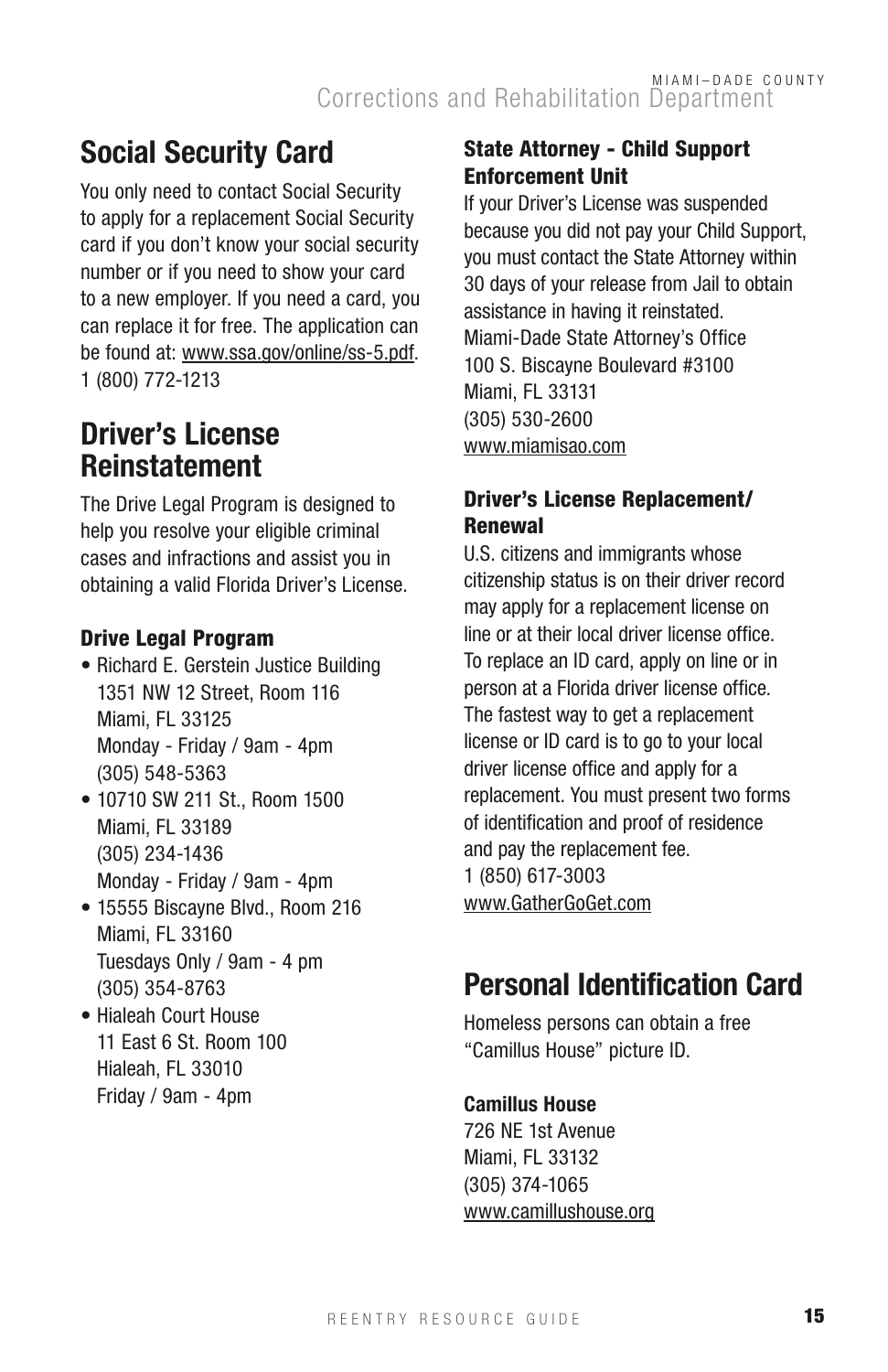## Government Assistance

#### Action Steps

- $\checkmark$  Know how to register for government benefits through the Florida Department of Children and Families.
- ✔ Contact the Miami-Dade Community Action and Human Services Department.

Florida Department of Children and Families (DCF) 401 NW 2 Ave Miami, FL 33128 (305) 377-5080 (866) 762-2237 www.dcf.state.fl.us

#### **CONNECT**

You can contact the Florida Department of Children and Families through the Internet, by telephone, or in person at one of their offices. Families that need help with their food, financial or medical needs may apply for assistance:

#### ✔ Internet

www.myflorida.com/accessflorida

 $\checkmark$  Telephone

(305) 377-5080 (866) 762-2237

#### $\vee$  In Person

- At a DCF ACCESS Florida Community Partner location. A listing of community partners can be found online at:
	- www.dcf.state.fl.us/access/CPSLookup/search.aspx.
- At a DCF ACCESS Florida Customer Service Center. A listing of Customer Service Centers can be found online at: www.dcf.state.fl.us/regions.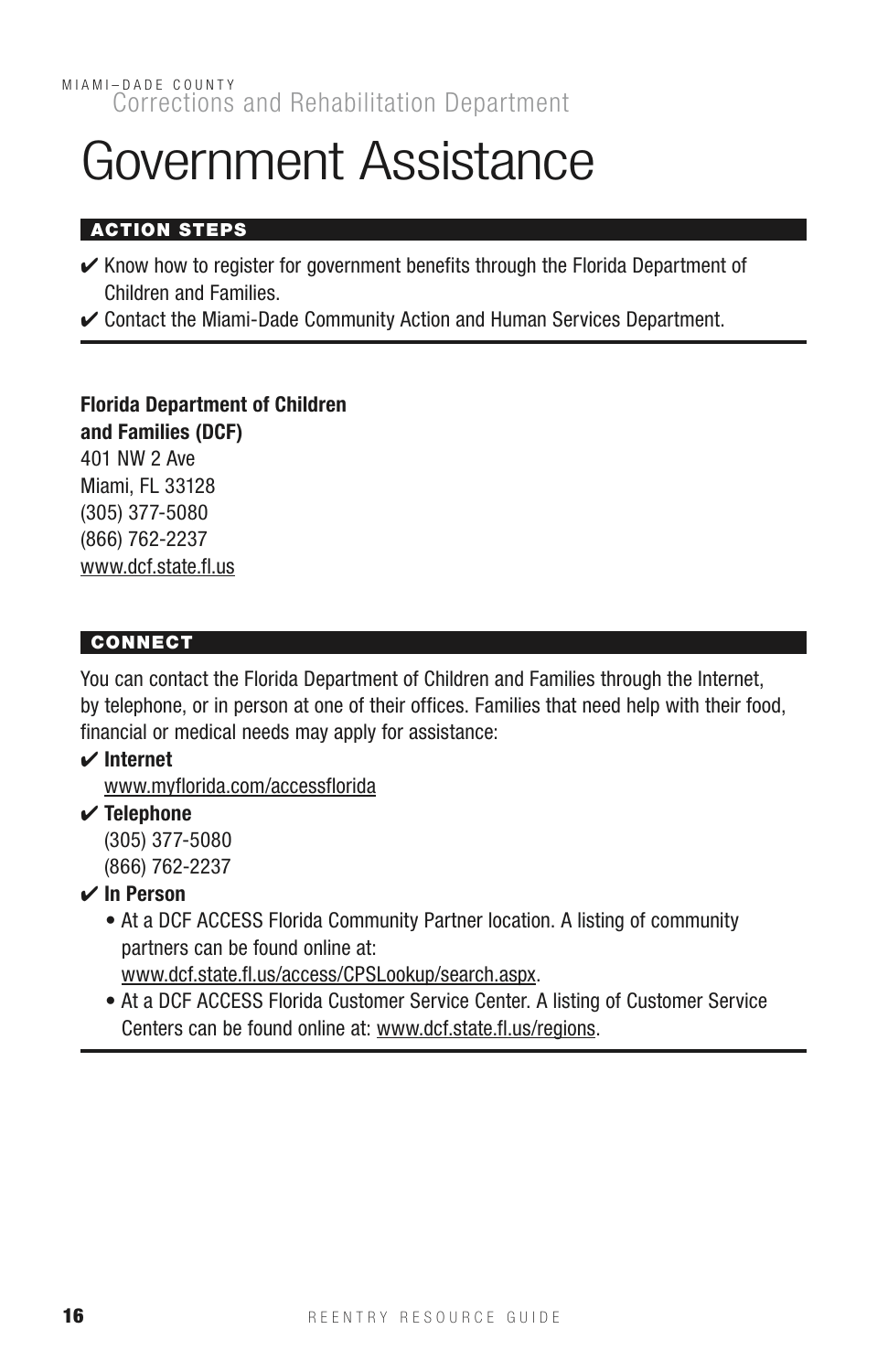#### DCF ACCESS Florida Program

The ACCESS Florida Program is responsible for public assistance eligibility determination and ongoing case management of Food Assistance, Temporary Cash Assistance and Medicaid.

#### Food Assistance

Helps low-income individuals and families buy the food they need for good health.

#### Temporary Cash **ASSISTANCE**

Provides short-term cash benefits to families with children under the age of 18, or under age 19 if full time secondary school students, as well as pregnant women during in their last trimester.

#### **MEDICAID**

Provides medical coverage to low income individuals and families through a variety of eligibility categories.

#### Refugee Assistance

Refugee Services helps refugees and entrants into the United States become self-sufficient. Refugee Services assists newly-arrived eligible clients in obtaining employment, learning English, acquiring job skills and overcoming legal or medical difficulties.

#### Miami-Dade Community Action and Human Services Department

This department provides a variety of social services to economically disadvantaged individuals and families interested in achieving self-sufficiency. Additional information regarding Community Service Centers and the programs and services is available by contacting the center directly or by calling (786) 469-4600.

#### Community Service **CENTERS**

#### Culmer Community Service Center 1600 NW 3 Avenue

Miami, FL 33136 (305) 438-4161 (305) 576-8640 Fax

#### Edison Community Service Center

150 NW 79 Street Miami, FL 33150 (305) 758-9662 (305) 795-1502 Fax

#### Wynwood Community Service Center

2905 NW 2nd Avenue Miami, FL 33127 (305) 438-8614

#### Florida City/Homestead Community Service Center

1600 NW 6 Court Florida City, FL 33034 (305) 247-2068 (305) 242-7909 Fax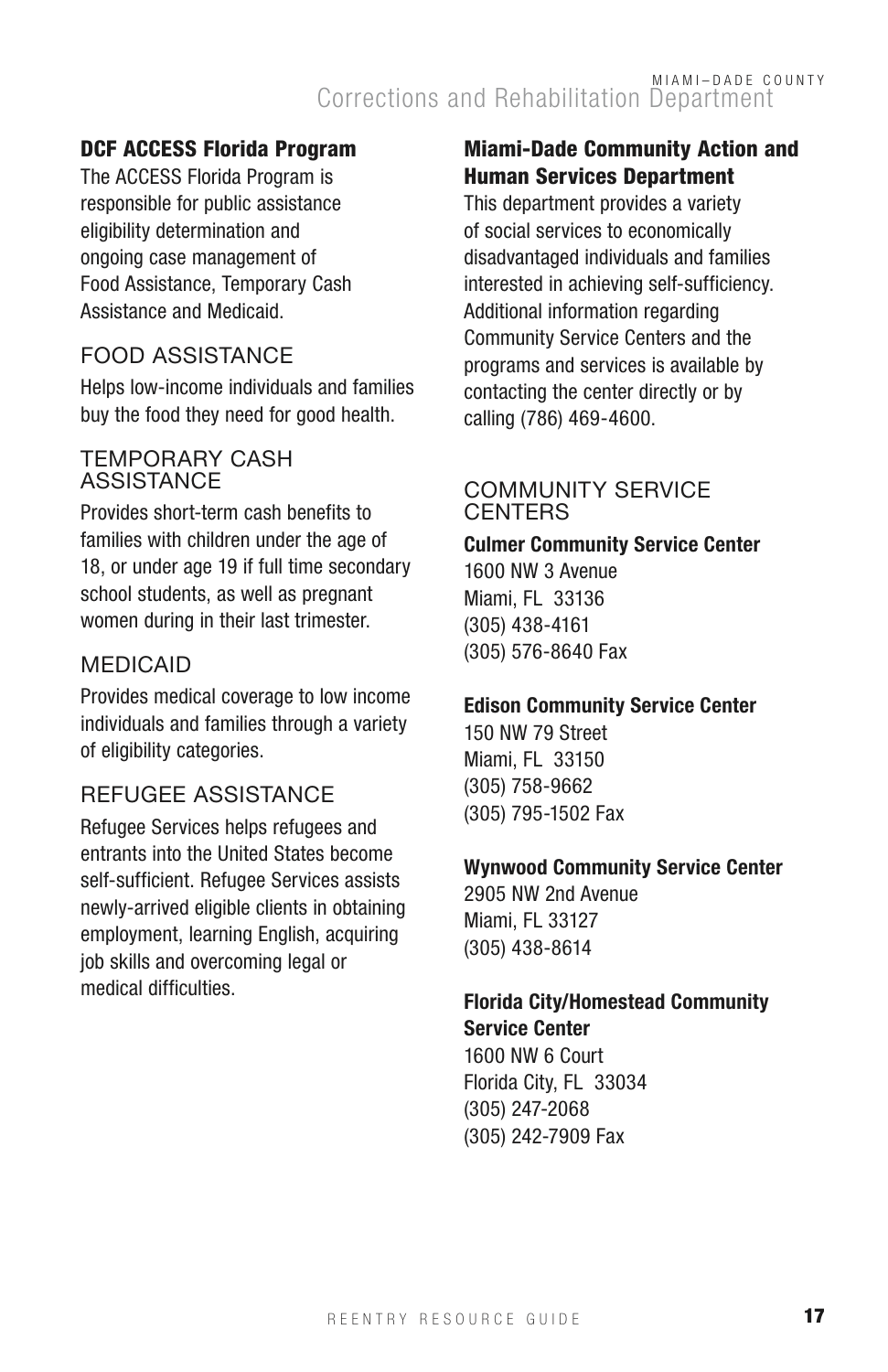#### Caleb Community Service Center

5400 NW 22 Avenue #306 Miami, FL 33147 (305) 636-2300

#### Perrine Community Service Center

17801 Homestead Avenue Miami, FL 33157 (305) 254-5804

#### Opa Locka Community Center

16405 NW 25 Avenue #102 Miami, FL 33054 (305) 623-6500

#### Hialeah Community Service Center

300 E. 1 Avenue Miami, FL 33010 (305) 884-4801 (305) 888-1616 Fax

#### Frankie Shannon Community Service Center

3750 S Dixie Hwy Miami, FL 33133 (305) 446-3311 (305) 693-3583 Fax

#### Miami Beach Community

Service Center

833 Sixth Street Miami Beach, FL 33139 (305) 672-1705 (305) 535-4237 Fax

#### Liberty City Community Service Center

6100 NW 7 Ave Miami, FL 33127 (305) 756-2830 (305) 795-1523 Fax

#### Sweetwater Community Service Center

250 SW 114th Avenue Miami, FL 33174 (305) 207-5377

#### Accion Community Service Center

858 West Flagler Street Miami, FL 33130 (305) 547-4892 (305) 545-3658 Fax

#### Isaac Withers Community

Service Center 21300 S.W. 122 Avenue Miami, FL 33170 (305) 233-2121 (305) 254-5819 Fax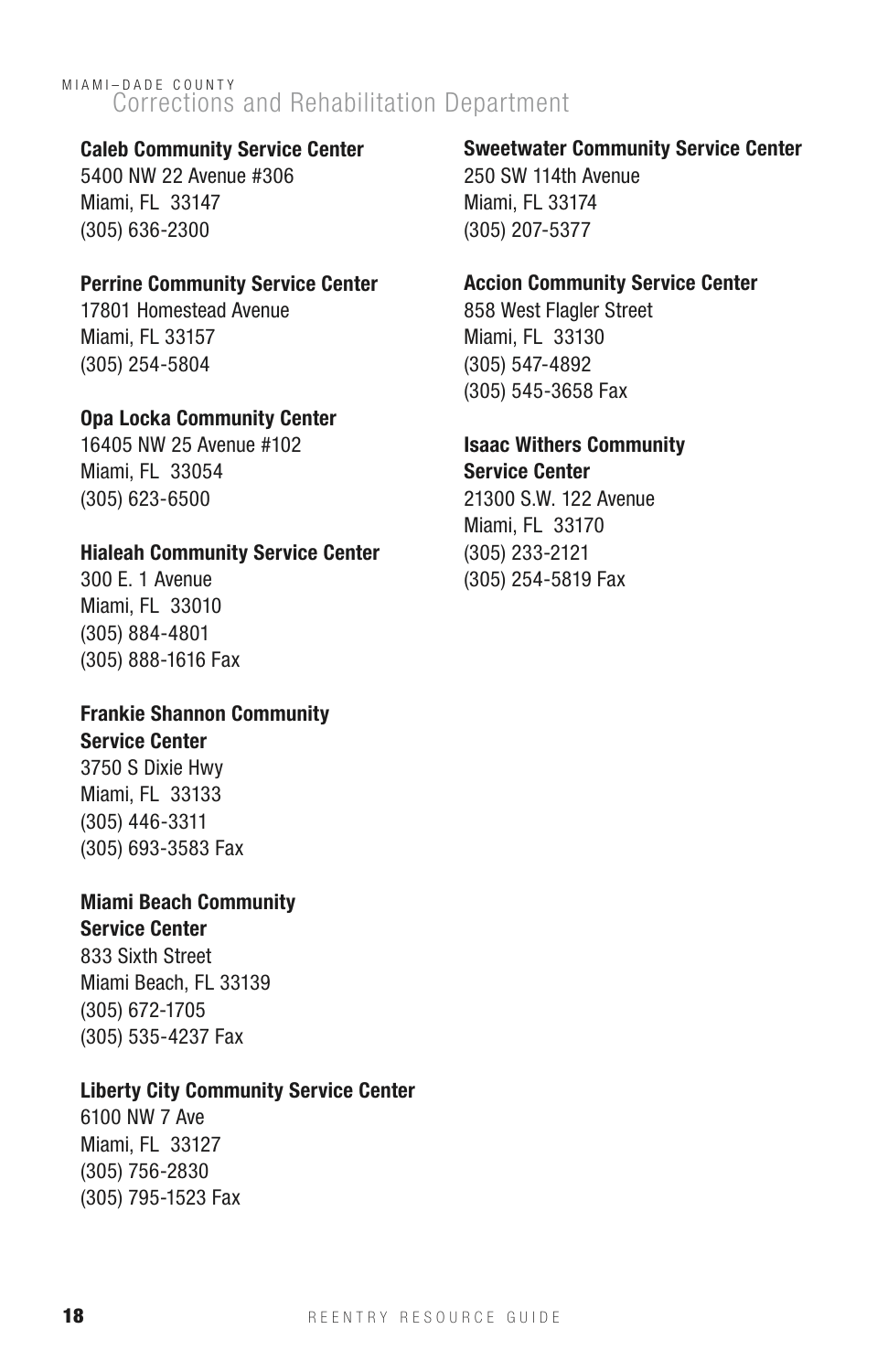## General Assistance

#### **ACTION STEPS**

- $\checkmark$  Seek assistance with legal issues, civil rights restoration, immigration concerns, financial services.
- $\checkmark$  Continue your education or learn a trade.
- $\vee$  Consider faith-based organizations for aftercare help.
- $\checkmark$  Comply with probation requirements.

## Civil Rights Restoration

In Florida, persons with past felony convictions lose the right to vote, serve on a jury, and hold public office. For assistance in restoring your civil rights contact:

#### Office of Executive Clemency

4070 Esplanade Way Tallahassee, FL 32399-2450 (850) 488-2952 www.fpc.state.fl.us/Clemency.htm

#### Florida Rights Restoration Coalition

4500 Biscayne Blvd., Suite 340 Miami, FL 33137 (877) 826-8682 www.restorerights.org

### Seal and Expunge a Criminal Record

Florida Statutes, s.943.0585 and s.943.059, set forth the criteria that must be met in order to be eligible to have a criminal history record sealed or expunged. In addition, these statutes also state that in order to have a criminal history record sealed or expunged within the State of Florida, an individual must first make application to the FDLE for a Certificate of Eligibility.

#### Florida Department of Law Enforcement

Post Office Box 1489 Tallahassee, FL 32302-1489 Attention: Expunge Section (850) 410-7870 Expunge Section www.fdle.state.fl.us

#### Law Offices of the Public Defender

Eleventh Judicial Circuit of Florida 1320 NW 14th St., Miami, FL 33125

#### Seal and Expunge Helpline

(305) 545-1616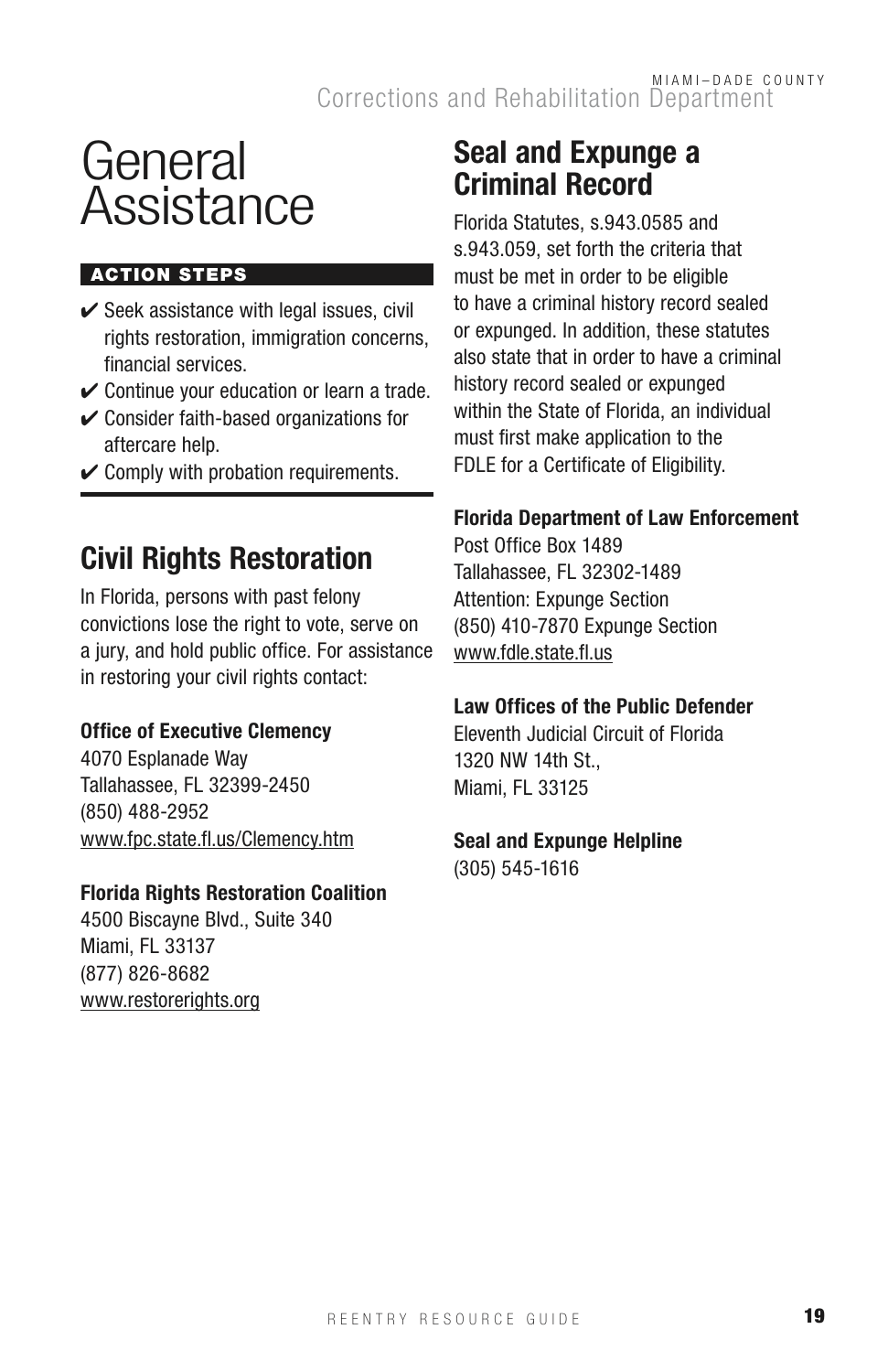### Immigration/ Family Issues Assistance

#### Americans For Immigrant Justice

AFIJ's Immigration Unit provides free legal assistance in immigration matters to poor and vulnerable immigrants, primarily those fleeing persecution, those with complex legal cases and disabilities or families at risk of separation. 3000 Biscayne Boulevard, Suite 400 Miami, FL 33137 (305) 573-1106 (305) 576-6273 Fax www.fiacfla.org

#### Legal Services of Greater Miami

Legal Services of Greater Miami provides free civil legal services to the neediest individuals in our community with problems relating to housing, health care, education, disability benefits, family issues, and employment. 3000 Biscayne Blvd. Suite 500 Miami, FL 33137 (305) 576-0080 www.lsgmi.org

#### Catholic Charities - Legal Services

Catholic Charities Legal Services, Archdiocese of Miami, Inc. (CCLS) provides professional immigration services and attorney representation before the Citizenship and Immigration Service, the Immigration Courts and the Board of Immigration Appeals. CCLS provides pro bono services to individuals and family to those who qualify based on income, eligibility status, and the availability of resources. 25 SE 2 Avenue, Suite 200 Miami, FL 33131 (305) 373-1073 www.cclsmiami.org

## Financial Services

#### United Way Center for Financial Stability

Houses a full range of services such as credit and debt counseling, financial coaching, employment assistance and free tax preparation for those who qualify. 11500 Northwest 12th Avenue Miami, Florida 33168-6217 (305) 688-3551 (305) 688-3556 Fax www.miamifinancialstability.org

## Education Resources

The Miami-Dade County Public Schools Adult and Career Technical Education Programs offers highly qualified instructors in a state-of-the-art lab. Faculty and staff are committed to preparing students for the workforce by providing training and hands-on experiences for individuals looking to upgrade their skills through career counseling, courses and programs that are tailored to meet the needs of South Florida's job market. In addition, MDCPS offers financial assistance for those who qualify.

#### Lindsey Hopkins Technical Education Center

750 Northwest 20th Street Miami, FL 33127-4692 (305) 324-6070 ext. 7038 http://lindsey.dadeschools.net

#### Main Office

5780 NW 158 St. Miami Lakes, FL 33014 (305) 558-8000 www.jobtrainingclasses.net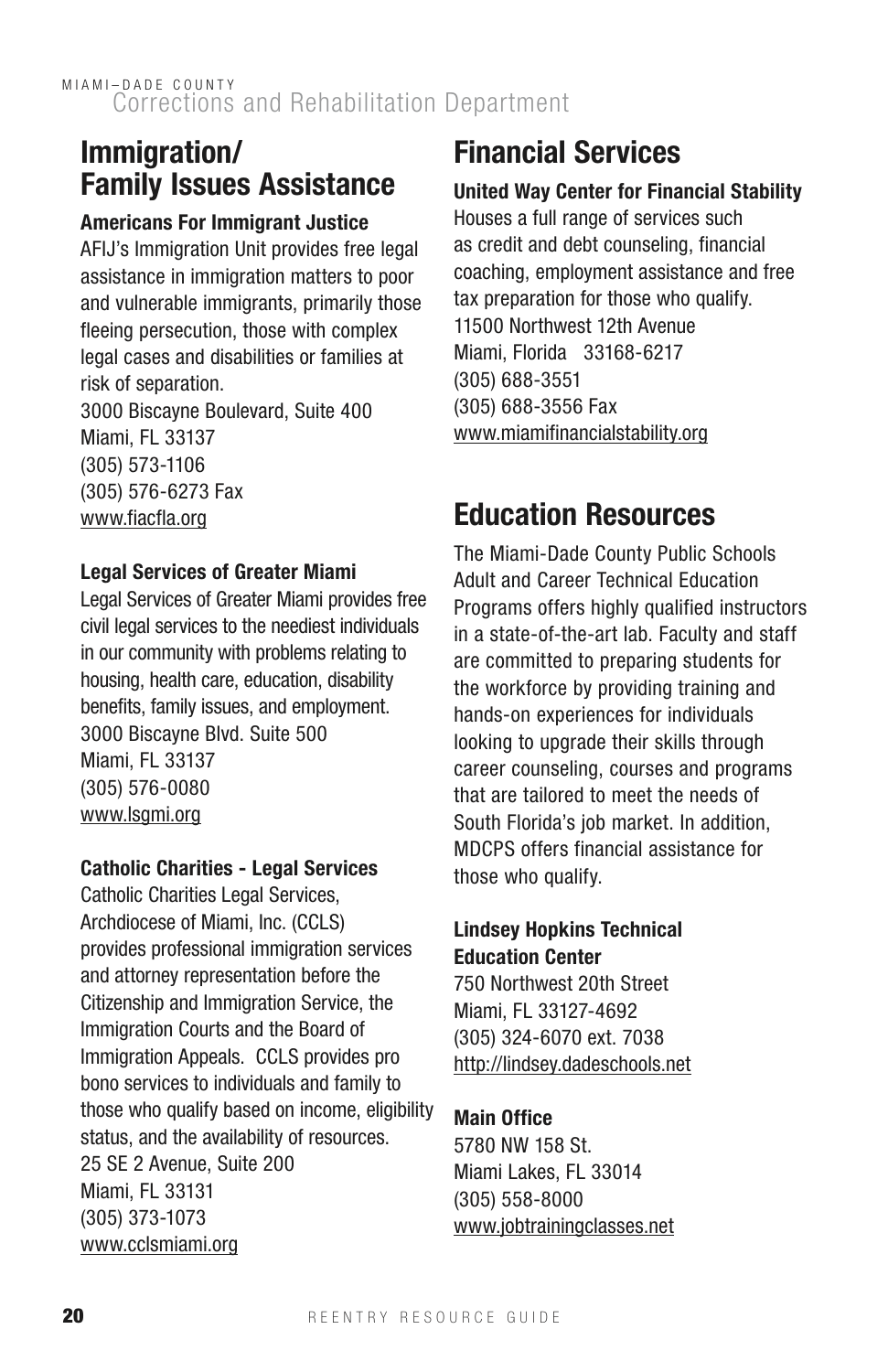## Faith-Based Assistance

#### South Florida Urban Ministries

Empowers people to move from poverty to prosperity through holistic youth development, small business development and hunger relief ministries. 2850 SW 27th Avenue Miami, FL 33133 (305) 442-8306 (305) 442-9726 Fax www.sflum.org

#### Compassion in Action Ministries

Recovery support services to achieve spiritual growth and freedom of addictive, compulsive and dysfunctional behaviors. 5603 NW 159 Street Miami, FL 33014 (786) 942-9836 (305) 652-2051 Fax http://ciaministries.com/

#### Archdiocese of Miami

Office of the Detention Ministry (305) 762-1093 (305) 758-2027 Fax http://www.detentionministry.com Email: efarias@theadom.org

#### Prison Fellowship

Operates in prisons throughout Florida. Raeanne Hance, Executive Director (954) 315-2213 www.pfm.org

#### Hope for Miami

Faith-Based Information and Referral Directory is designed to assist you in identifying and connecting to faithbased social services and other helpful resources that exist in Miami–Dade County. 5911 West Flagler Street, Miami, FL 33144 (786) 388-3000 Office (786) 388-3007 Fax www.fcfcfl.org

#### Trinity Church

Peacemakers Family Center (PFC) provides job development services for youth and adults. PFC case management staff will assist job seekers with preparing their resume' and cover letter, as well as assisting them with on-line job search. 655 NW 125th St., N. Miami, FL 33168 (305) 685-8577 (305) 688-9129 - Fax www.peacemakers.com

#### New Birth Employment Services

8400 Northeast 2nd Avenue Miami, FL 33138-3804 (305) 757-2199 www.nbbcmiami.org

#### Christian Coalition Against Domestic Abuse

Mailing Address: 850 Ives Dairy Road T-57/409 Miami, FL 33179 www.ccada.org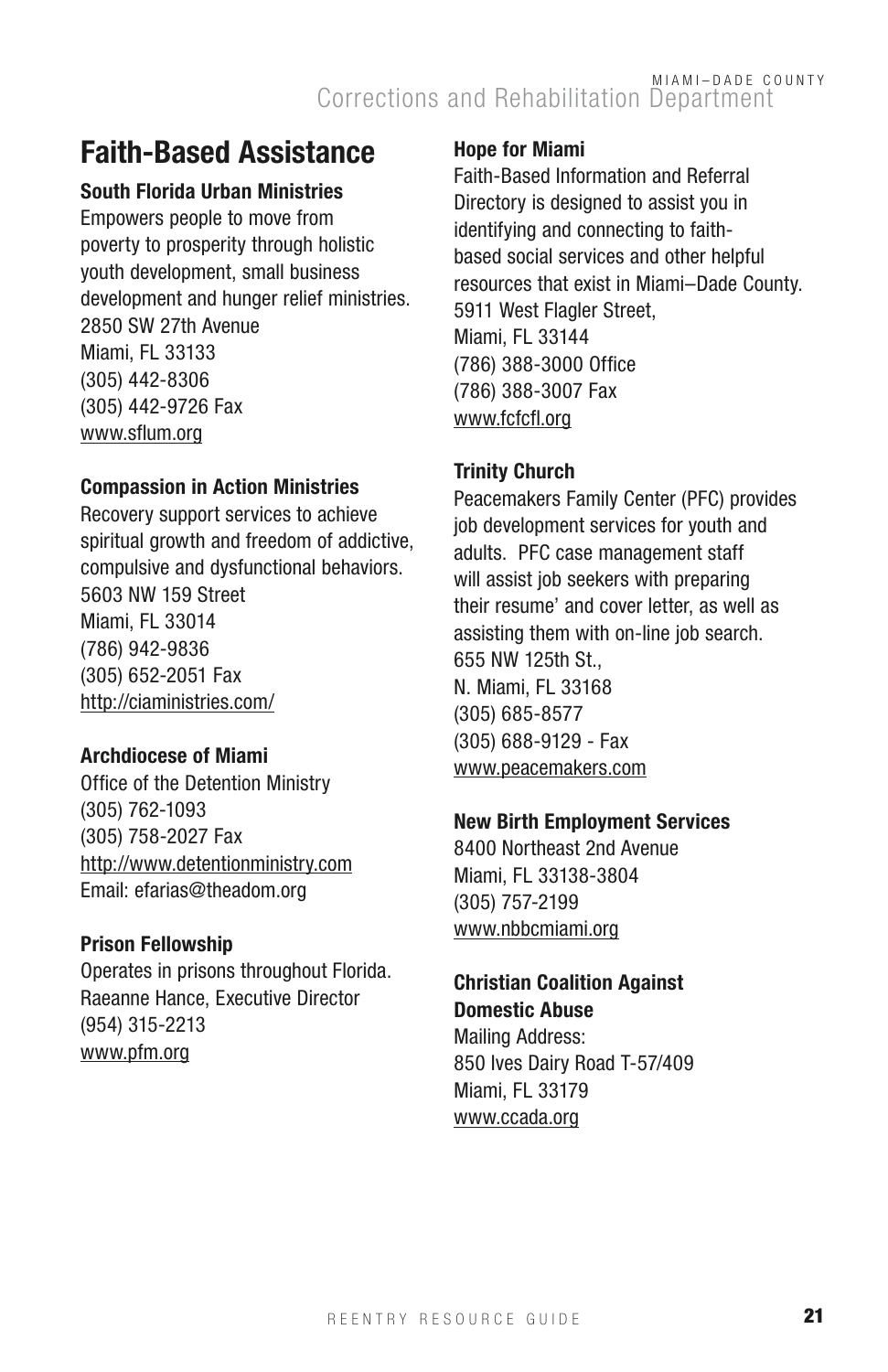## Aftercare Assistance

#### Advocate Program

The Advocate Program, Inc. is a private not-for-profit agency offering structured probation, traditional probation, diversion and community service programs to the Courts of the Eleventh Judicial Circuit (Miami-Dade County, Florida), both adult and iuvenile. 1200 N.W. 78th Ave., Suite 100 Doral, FL. 33126 (305) 468-4100, ext. 100 www.advocateprogram.com

#### Switchboard of Miami

Switchboard of Miami, Inc. established in 1968, is a private, nonprofit organization that provides the Miami-Dade County community with comprehensive telephone crisis counseling, suicide prevention, information and referral services 24 hours a day, 7 days a week, 365 days a year. (305) 358-HELP (4357) 2-1-1 www.switchboardmiami.org

#### Volunteers of America

A national nonprofit, spiritually-based organization providing local human service programs and the opportunity for individual and community involvement.

- www.voa.org
- Miami Main Office 2501 Northwest 7th Street. Miami, FL 33135 (305) 541-6006
- Fort Lauderdale Main Office 4700 N State Road 7 Lauderdale Lakes, FL 33319 (954) 735-5068

• Key West Main Office 1619 Truesdale Court, Apt. 6 Key West, FL 33040 (305) 293-0109

#### Camillus House and Health Concern

- Homeless Services 726 NE 1 Ave. Miami FL 33132
- Health Services 336 NW 5 St. Miami Fl 33128 (305) 374-1065 (305) 372-1402 Fax www.camillushouse.org

#### Greater Miami Service Corps

The mission of the Greater Miami Service Corps is to transform the lives of young people through education and service activities that improve our communities and strengthen our local workforce. 810 N.W. 28th Street Miami, FL 33127 (305) 638-4672 (305) 633-5319 Fax TTY: (305) 637-3297 www.gmscmiami.com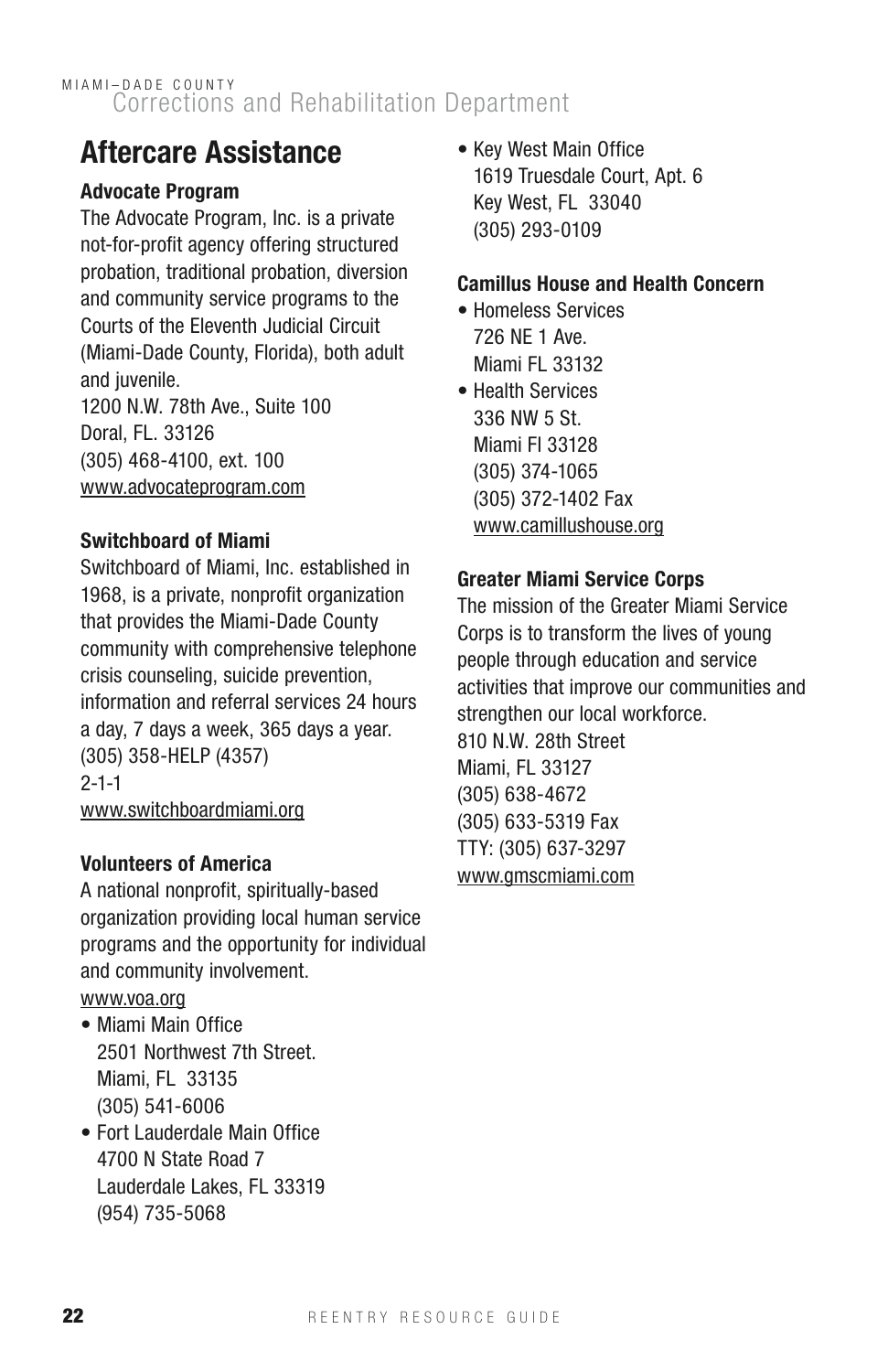### Florida Department of Probation and Parole

Probation officers supervise offenders in the community who have been placed on probation or community control by the court and offenders who have been released from prison with postrelease supervision. Offenders who desire to relocate outside of Miami-Dade County must report to the Miami Intake Office for reporting instructions. (305) 693-2320.

#### **MIAMI-DADE COUNTY**

7900 N.W. 27 Avenue 149 North Court, Suite D-6 Miami, Florida 33147 (305) 693-2320 (305) 693-2324 Fax

## Food Banks

Feeding South Florida provides an Agency Locator on their web site which you can utilize to find local food banks in Miami-Dade, Broward, and Monroe counties. www.feedingsouthflorida.org

#### Dade Distribution Center

5850 NW 32 Avenue Miami, FL 33142 (305) 633-9861 (305) 633-0036 Fax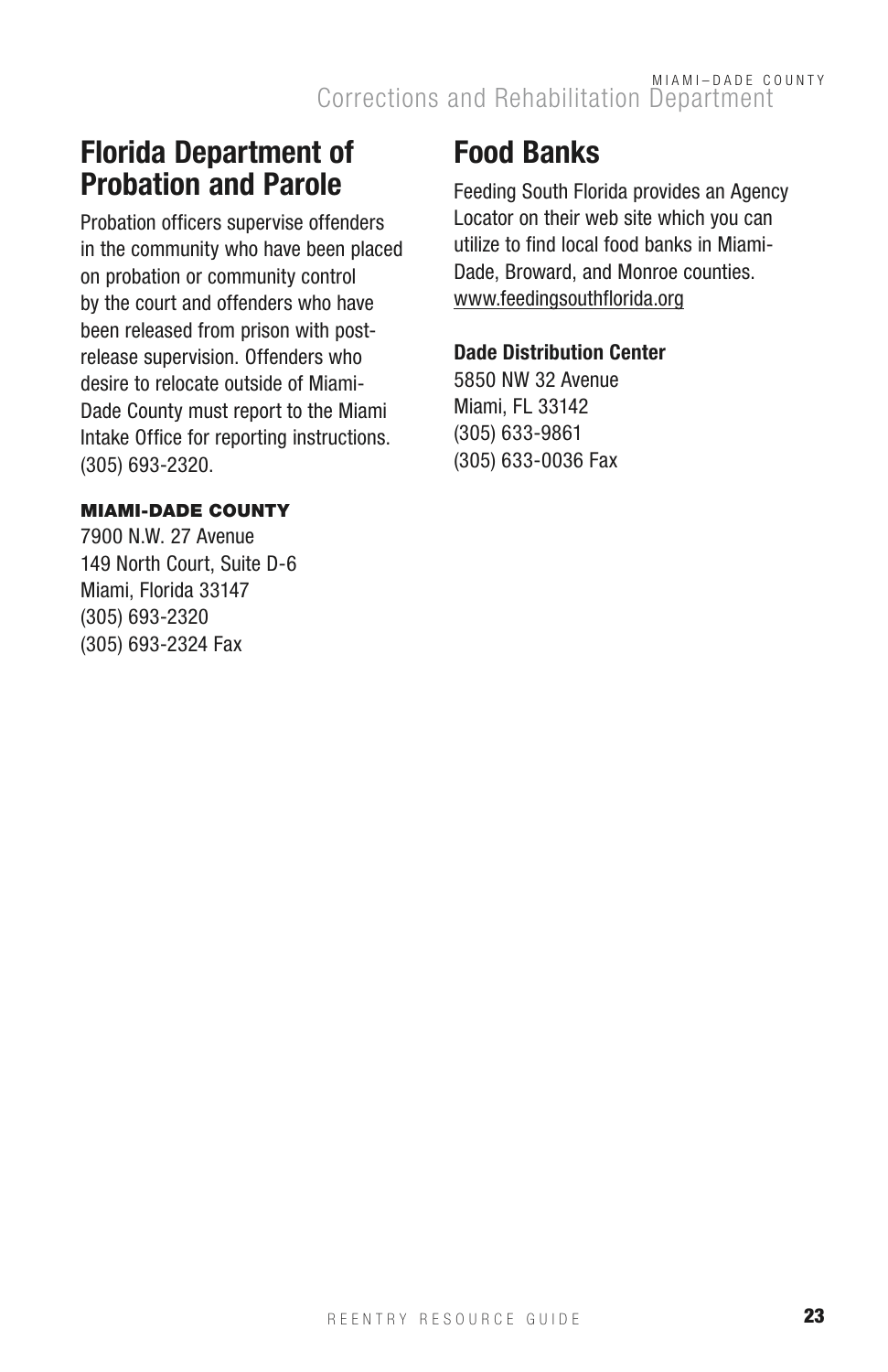## Health Care

#### **ACTION STEPS**

- $\vee$  Connect with community based health providers.
- ✔ Download and Print Resource Material.
- ✔ Seek treatment for substance abuse/ addiction.

### Prescription Medication **Assistance**

#### **MIAMI-DADE COUNTY**

#### Jackson Memorial Hospital

1611 NW 12th Avenue Miami, FL 33136 (305) 585-1111 Patient must be financially assessed before receiving services.

#### Camillus House and Health Concern

336 NW 5 St. Miami, FL 33128 (305) 374-1065 (305) 372-1402 Fax www.camillus.org

#### Internet Resource

RxAssist is a nationally recognized, web based medication assistance resource center. RxAssist gives providers, advocates, consumer and caregivers comprehensive, up-to-date information in an easy to use format. For more information call or email: info@rxassist.org 1 (800) 769-3880 www.rxassist.org

## General Health Care

#### **MIAMI-DADE COUNTY**

Download a list of free clinics for Miami-Dade County at: http://comprehensivehealthservices. dadeschools.net/

#### FREE HEALTHCARE

Open Door Health Center

1350 SW 4th Street Homestead, FL 33030 (305) 246-2400 (305) 246-5010 Fax www.opendoorhc.org

#### League Against Cancer

2180 Southwest 12th Avenue Miami, FL 33129-2615 (305) 856-4914 (305) 858-8050 (305) 856-8172 Fax www.ligacontraelcancer.org/

#### Good News Health Care Center

101 South Redland Road Florida City, FL 33034 (305) 246-2844 (305) 246-2822 Fax

#### South Miami Children's Clinic

6701 Southwest 58th Place South Miami, FL 33143-3699 (305) 662-5988 www.southmiamichildrensclinic.com

St. John Bosco Clinic

730 NW 34 Street, Miami, FL 33127 (305) 635-1335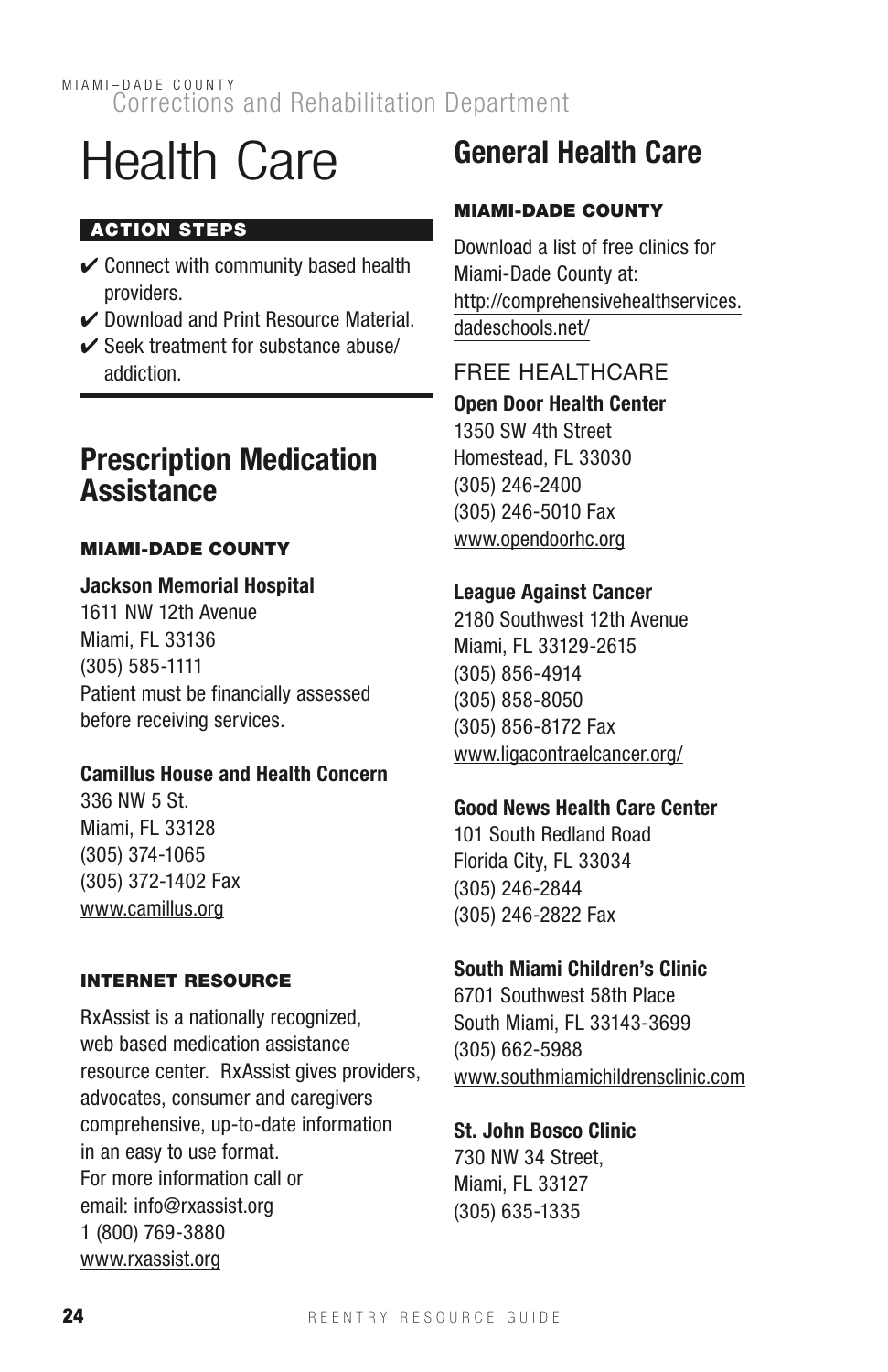#### Miami Rescue Mission Clinic

2015 NW 1st Ave. Miami, FL 33127 (305) 572-2026 www.miamirescuemission.com/clinic.htm

## Jackson Health System

#### www.jhsmiami.org

The Jackson Health System provides a wide variety of services to residents located throughout Miami. In addition to their fullservice hospitals, Jackson offers a children's hospital, rehabilitation hospital and primary care facilities scattered around the region. Bascom Palmer Eye Institute is located at Jackson Memorial Hospital.

Jackson's three main campuses are:

- Jackson Memorial Hospital 1611 NW 12th Avenue Miami (305) 585-1111
- Jackson South Community Hospital 9333 SW 152nd Street Miami (305) 256-5102

#### • Jackson North Medical Center 160 NW 170th Street

North Miami Beach) (305) 651-1100 (888) 651-1100

## South Florida AIDS Network (SFAN)

#### **MIAMI-DADE COUNTY**

Established by Jackson Memorial Hospital in 1986, the South Florida AIDS Network (SFAN) was the first organization in Miami-Dade County to provide client advocacy/case management and related support services to people with HIV/ AIDS. SFAN is now the single largest comprehensive HIV/AIDS service provider in Miami-Dade County. email: aidsinfo@jhsmiami.org

#### **CONNECT**

 $\checkmark$  Download this resource: Miami-Dade County Ryan White Program 2011 http://www.aidsnet.org/newmain/ providers/providerbrochure.pdf

#### **Eligibility**

Individuals seeking to enroll in the SFAN program and become eligible for services must meet the following criteria:

- Proof of Miami-Dade County residency
- Proof of HIV/AIDS status (Elisa and Western Blot test results)
- Proof of income
- Picture identification

Medical case managers at the South Florida AIDS Network (SFAN) assess a client's medical, financial, educational, psychosocial and referral needs, and then develop an individualized plan of care to meet those needs.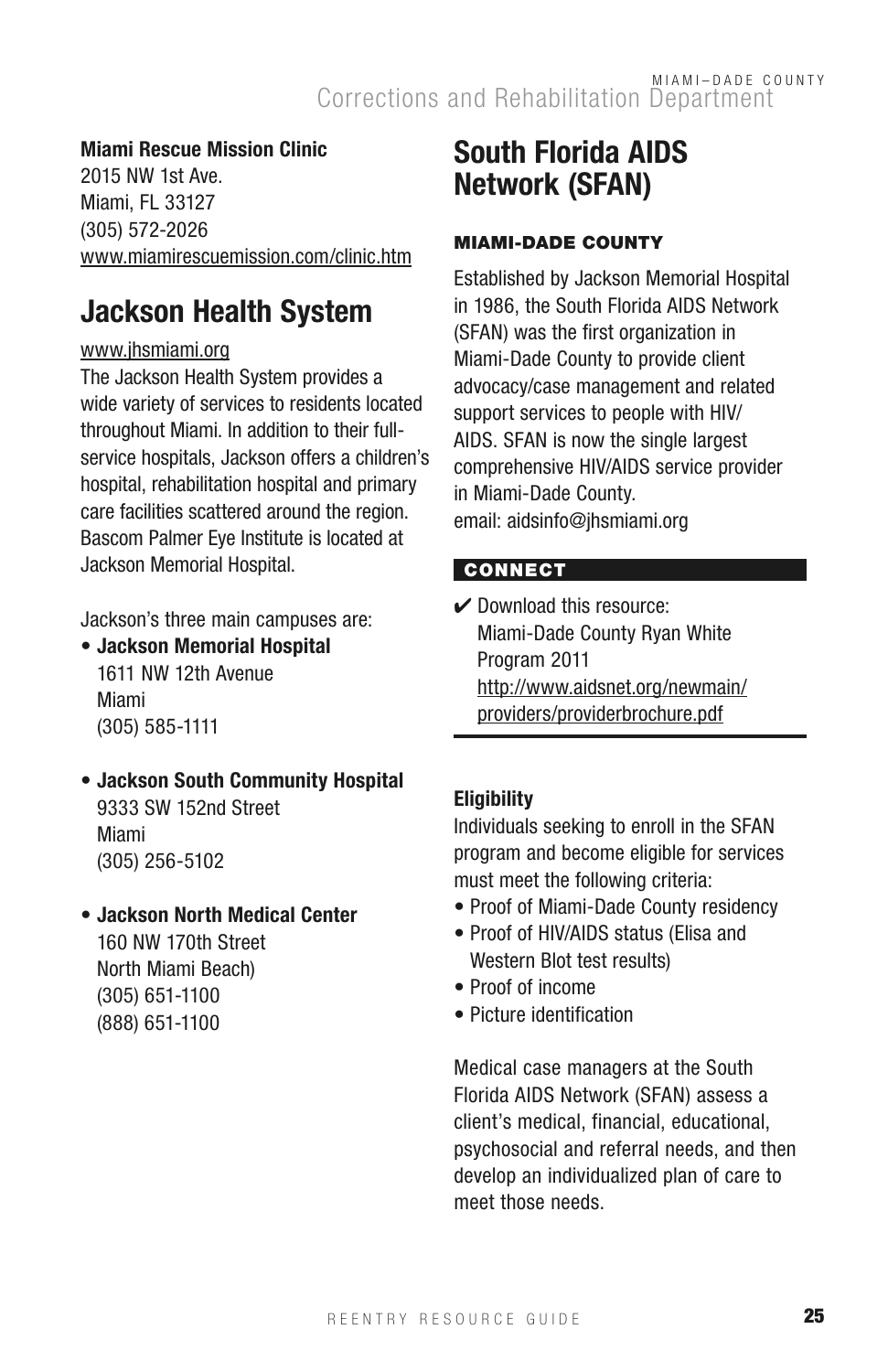#### SFAN - Jackson Memorial Hospital

(Main Campus) 1611 N.W. 12th Avenue ACC-East/First Floor Miami, FL 33136 (305) 585-5241

#### SFAN - Hialeah

240 East 1st Avenue, Suite 101 Hialeah, FL 33010 (305) 888-8582 (305) 828-2270 Fax

#### SFAN - Florida City

1600 N.W. 6th Court, Florida City, FL 33034 (305) 246-2247 (305) 246-2246 Fax

#### South Florida AIDS Network (SFAN) Providers: Borinquen Health Care Center, Inc.

3601 Federal Highway Miami, FL 33137-3795 (305) 576-6611 www.borinquenhealth.org

#### Children's Home Society

800 Northwest 15th Street, Miami, FL 33136 (305) 755-6500 www.chsfl.org

#### Care Resource

3510 Biscayne Blvd # 3 Miami, FL 33137 (305) 576-1234 www.careresource.org

Jessie Trice Community Health Center 5361 NW 22nd Ave Miami, Florida 33142 (305) 637-6400 www.jtchc.org

#### Community Health of South Florida

10300 SW 216th Street Cutler Bay, FL 33190-1099 (305) 253-5100 www.chisouthfl.org

#### Helen B Bentley Family Health Center

3090 SW 37 Ave. Coconut Grove, FL 33133-4311 (305) 447-4950

#### Jackson Long Term Care Center

2500 N.W. 22nd Avenue Miami, FL 33142 (786) 466-3000 www.jhsmiami.org

#### Jefferson Reaves Sr. Health Center 1009 N.W. Fifth Avenue

Miami, FL 33136 (786) 466-4100

#### Miami Beach Community Health Center

710 Alton Road Miami Beach, FL 33139-5564 (305) 538-8835 www.miamibeachhealth.org

#### North Dade Health Center

16555 N.W. 25th Avenue Miami Gardens, FL 33054 (786) 466-1500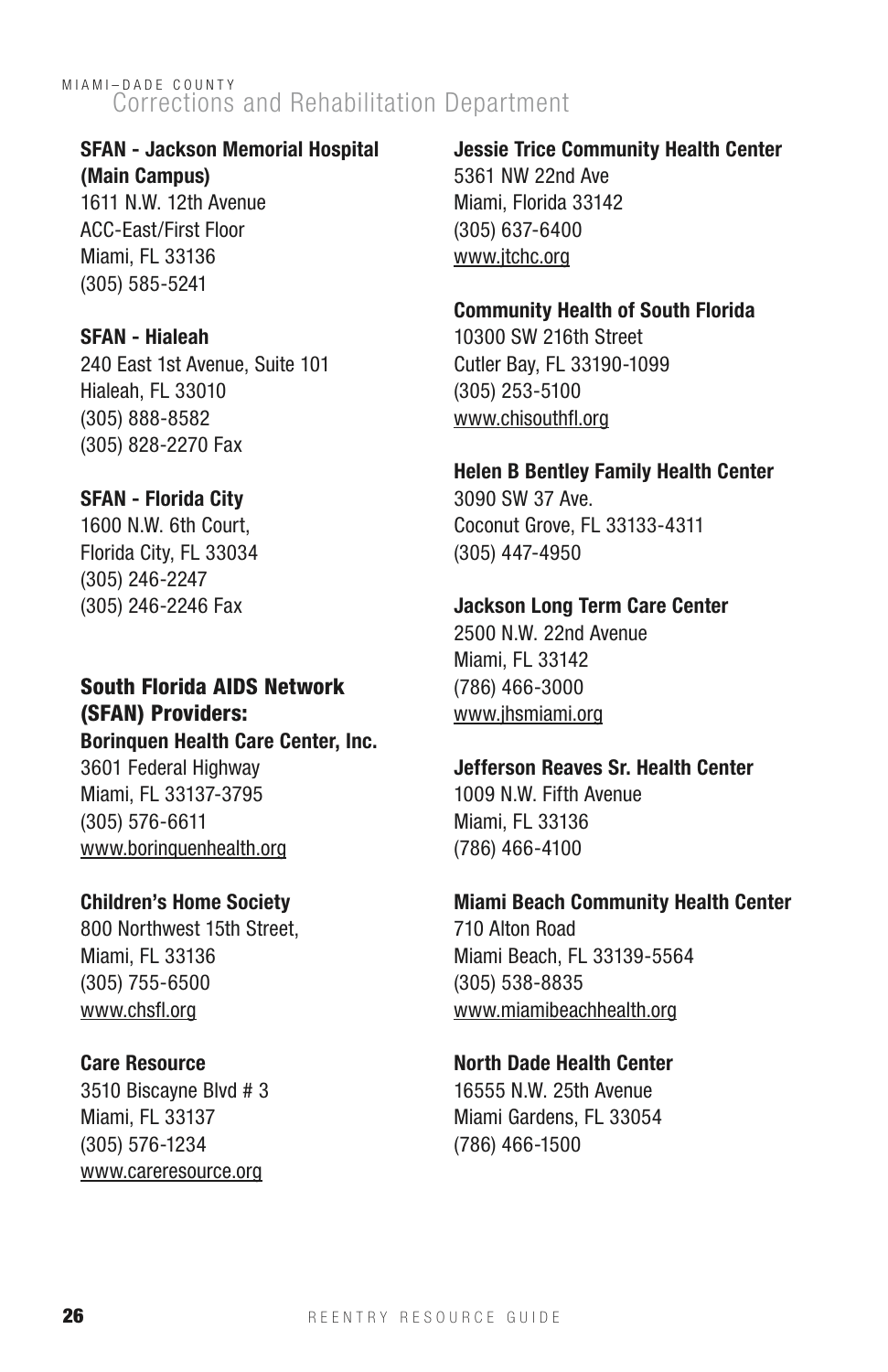#### PET Center

615 Collins Avenue Miami Beach, FL 33139 (305) 535-5540

#### Dr. Rafael A. Peñalver Clinic

971 NW 2nd Street Miami, FL 33128-1205 (305) 545-7737 www.drpenalverclinic.org

#### University of Miami Comprehensive AIDS Program

1800 NW 10th Avenue, Suite 2016 Miami, FL 33136 (305) 243-8126 www.umiamihospital.com

#### The Village South, Inc.

400 Northeast 31st Street Miami, FL 33137 (305) 573-3784 www.villagesouth.com

#### Better Way of Miami, Inc

800 NW 28th Street Miami, FL 33127 (305) 634-3409 www.betterwaymiami.org

#### Citrus Health Network

4125 West 20th Avenue Hialeah, FL 33012 (305) 825-0300 www.citrushealth.com

## Mental Health Care

#### **MIAMI-DADE COUNTY**

#### Jackson Mental Health Hospital

Jackson Behavioral Health Services provides a full continuum of care for children, adolescents, adults and seniors. Jackson Behavioral Health offers services and programs at three facilities conveniently located throughout Miami-Dade County.

#### Jackson Mental Health Hospital

Main Campus 1611 N.W. 12th Avenue Miami, FL33136 (305) 585-1111 www.jhsmiami.org

#### Jackson South Community Hospital

9333 S.W. 152nd Street Miami, FL 33157 (305) 251-2500 www.jhsmiami.org

#### Jackson North Community Mental Health Center

160 N.W. 170th Street North Miami Beach, FL 33169 (305) 956-9222 www.jhsmiami.org

#### Other Mental Health Care Providers

#### Bayview Center For Mental Health

Case Management 633 NE 167 ST Suite #801 North Miami Beach, FL 33162 (305) 892-4747 www.bayviewcenter.com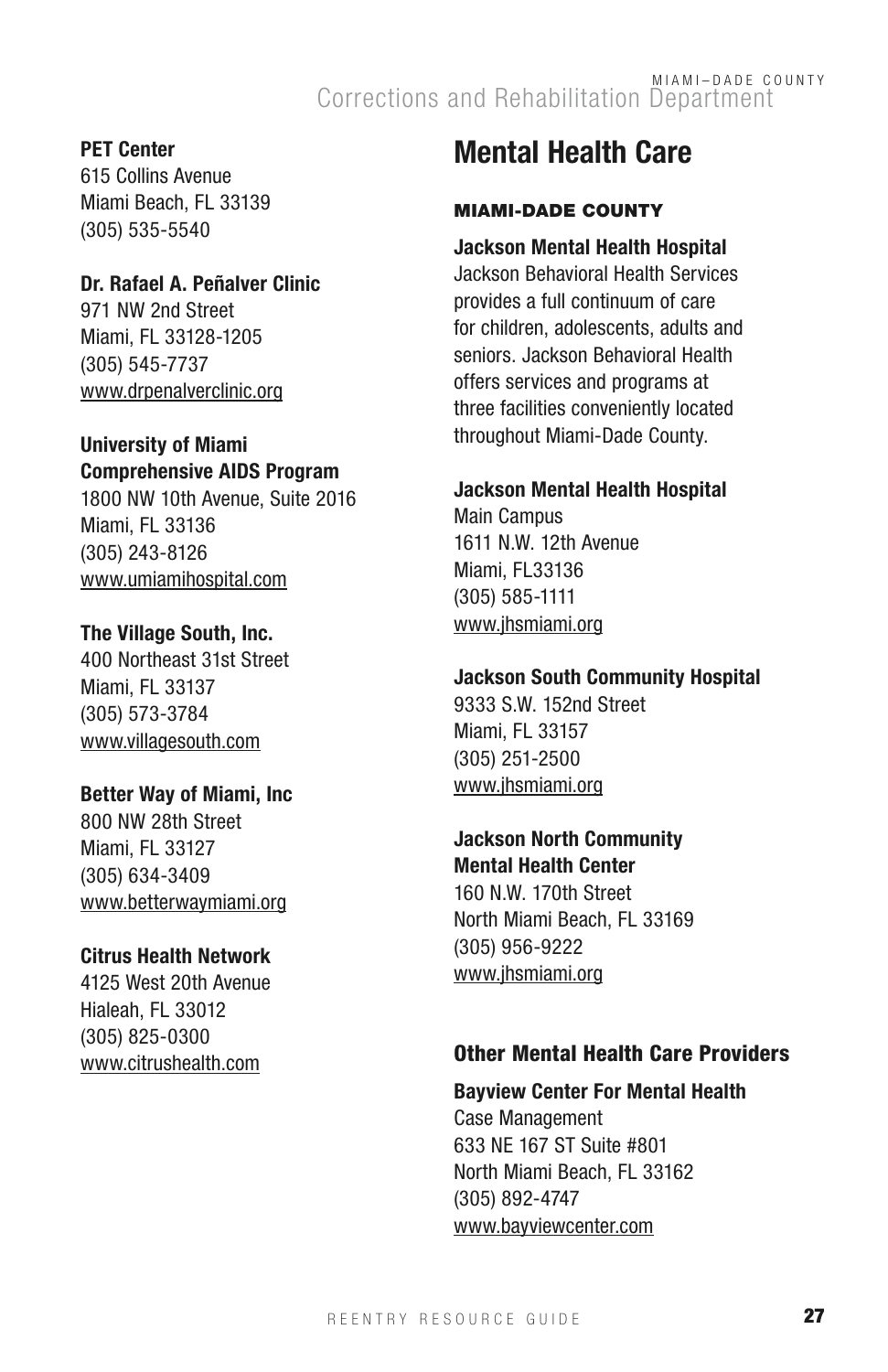## New Horizons Community

Mental Health Center, Inc. 1469 NW 36th St. Miami, FL 33142 (305) 635-0366 (305)635-6378 Fax www.nhcmhc.org

#### Miami Behavioral Health Center

11031 NE 6th Ave Miami, FL 33161 (305) 757-0602 www.mbhc.org

#### Douglas Gardens CMHC

5200 NE 2nd Avenue Miami, FL 33137 1 (866) 537-4145 www.mjhha.org

#### Citrus Health Network

4175 West 20 Ave Hialeah, FL 33012 (305) 825-0300 (305) 424-3184 Fax www.citrushealth.com

#### Better Way of Miami

800 NW 28 St Miami, FL 33127 (305) 634-3409 (305) 779-0682 Fax www.betterwaymiami.org

## Substance Abuse Treatment/ Sobriety Assistance

#### Alcoholics Anonymous

Alcoholics Anonymous is a fellowship of men and women who share their experience, strength and hope with each other that they may solve their common problem and help others to recover from alcoholism. The only requirement for membership is the desire to stop drinking.

#### **CONNECT**

Go to these websites to find local meetings. Miami-Dade County (305) 461-2425 www.aamiami.org

#### **MIAMI-DADE COUNTY**

#### Community Action and Human Services Department (CAHSD)

CAHSD provides comprehensive substance abuse treatment and intervention services countywide through evaluation and referral, residential and transitional living treatment programs (community services).

#### Central Intake Unit

2500 NW 22 Ave Miami, FL 33142 (786) 466-3020 http://www.miamidade.gov/socialservices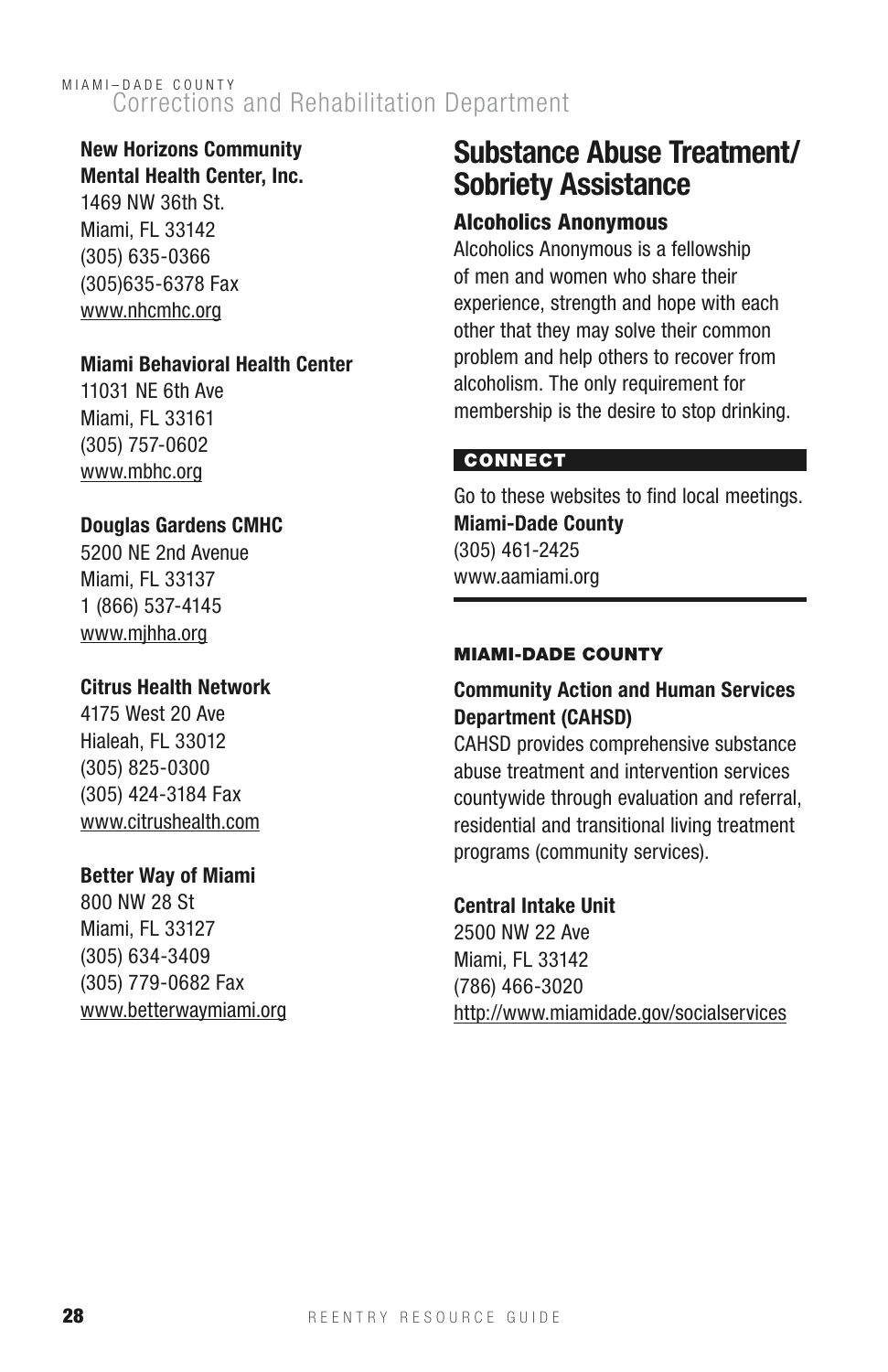#### Other Substance Abuse Treatment Programs:

The Village South

3050 Biscayne Blvd. 9th Floor Miami, FL 33137 (800) 443-3784 (305) 573-DRUG www.villagesouth.com

Better Way of Miami, Inc.

800 NW 28th Street Miami, FL 33127 (305) 634-409 (305) 779-0682 Fax www.betterwaymiami.org

### Catholic Charities

St. Luke's Center 7707 NW 2nd Avenue Miami, FL 33150 (305) 795-0077 www.ccadm.org/contactus/

#### Concept House Inc

162 NE 49th Street Miami FL 33137 (305) 751-6501 ext. 22 (305) 756-8906 Fax www.concepthouse.org

#### New Hope CORPS

1020 North Krome Avenue Homestead, Fl 33257 (786) 246-1003 (786) 243-0503 Fax www.newhopecorp.org

New Horizons Community CMHC 1469 NW 36th Street

Miami, FL 33142 (305) 635-0366 www.nhcmhc.org

#### Salvation Army

Miami Adult Rehabilitation Center 2236 NW Miami Ct Miami, FL 33127-4981 (305) 573-4200 www.uss.salvationarmy.org

#### Jewish Community Services of Aventura 735 NE 125 St

North Miami, FL 33161 (305) 576-6550 www.jcsfl.org

#### **CONNECT**

Find the right drug abuse or alcohol abuse treatment program with the Substance Abuse Treatment Facility Locator Sponsored by the Substance Abuse and Mental Health Services Administration (SAMHSA). (800) 662-4357 (HELP) www.findtreatment.samhsa.gov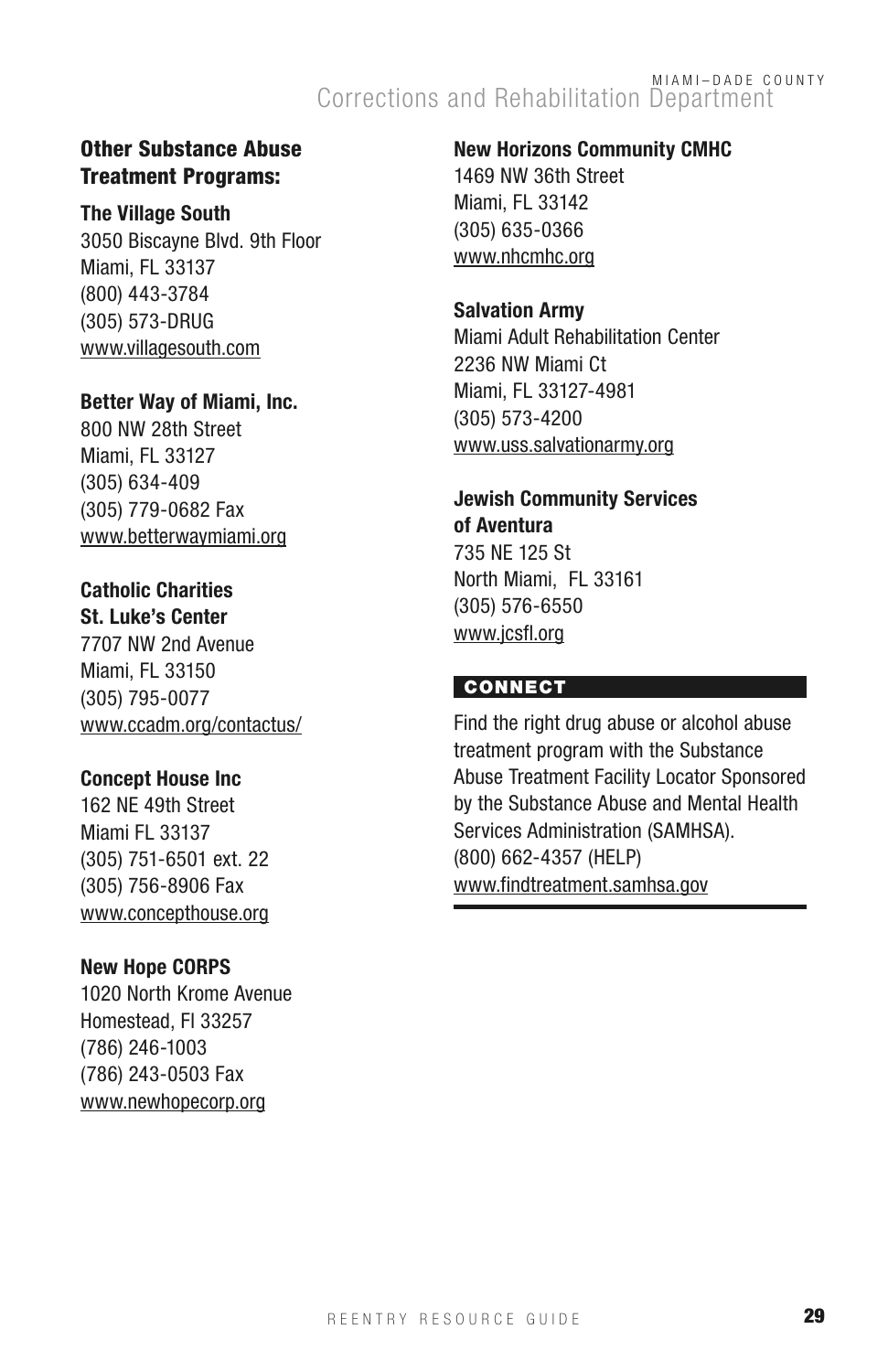## Veteran **Services**

#### Action Steps

 $\checkmark$  Contact the Veterans Justice Outreach Coordinator for Palm Beach, Broward, and Miami Dade counties for reentry assistance and access to services for veterans. Giovanna Delgado, Psy. D. Veterans Justice Outreach Coordinator Miami VA Healthcare System (786) 348-8666 Email: Giovanna.Delgado@va.gov

#### **CONNECT**

- $\vee$  Visit the walk-in clinic for homeless veterans. This location is open Monday – Friday,  $8:00$ am –  $4:00$ pm. Department of Veterans Affairs Homeless Outreach Program Miami VAMC Health Care For Homeless Veterans Outreach 1492 West Flagler Street Miami, FL 33135 (305) 541-8435
- **►** See all South Florida Service Locations at: http://www.miami.va.gov/locations/ index.asp

#### **MIAMI-DADE COUNTY**

#### Veterans Services Program Community Action and Human Services Department

Provides assistance to veterans, as well as children, widows, parents of veterans, retired veterans and their families regarding claims to the United States (US) Department of Veterans Affairs. 11025 SW 84th St., Bldg 2 Miami, FL 33173 (305) 270-2940 (305) 273-6922 Fax

#### Caleb Center

5400 NW 22 Avenue, Room 706 Miami, FL 33142 8:00 a.m. - 5:00 p.m. Monday through Friday (305) 636-2295

#### City of Hialeah

300 East 1st Avenue Hialeah, FL 33010 8:00a.m. - 5:00 p.m. Thursday Only (305) 883-6970

#### South Dade Government Center

10710 SW 211 Street, Room 205, Miami, FL 33189 (305) 252-3262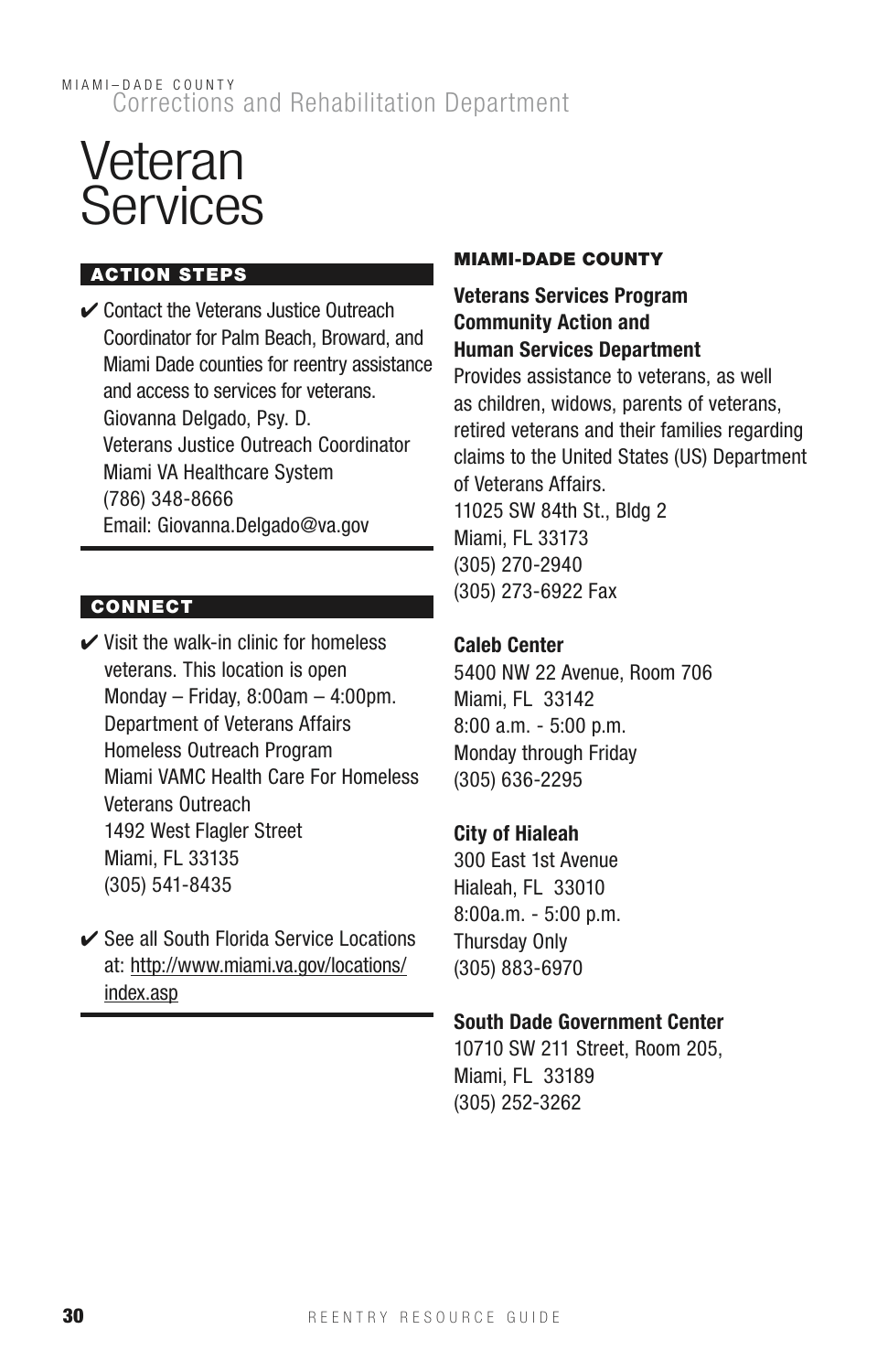#### VA Healthcare System

#### Miami Veterans Administration Healthcare System

Bruce W. Carter Department of Veterans Affairs Medical Center 1201 N.W. 16th St. Miami, FL 33125 (305) 575-7000 (888) 276-1785

#### Veteran's Link-Up

Veterans Link-Up conducts outreach, intake, case management, and eligibility screening for all supportive services for Veteran participants. 11285 SW 211 Street Suite 208 Miami, FL 33189 (786) 566-0638 www.veteranslinkup.org

#### Florida Department of Veterans' Affairs

Seeks to help Florida veterans, their families and survivors to improve their health and economic well-being through quality benefits information, advocacy, education and long term health services. www.floridavets.org

#### United States Department of Veterans Affairs

National Call Center for Homeless Veterans is a telephone hotline to provide emergency support and resources for homeless veterans. Family members, workers at community agencies and non-VA providers also may call the hotline at 1 (877) 4AID-VET (1-877-424-3838) to find out about the many programs and services available to assist homeless veterans. www.va.gov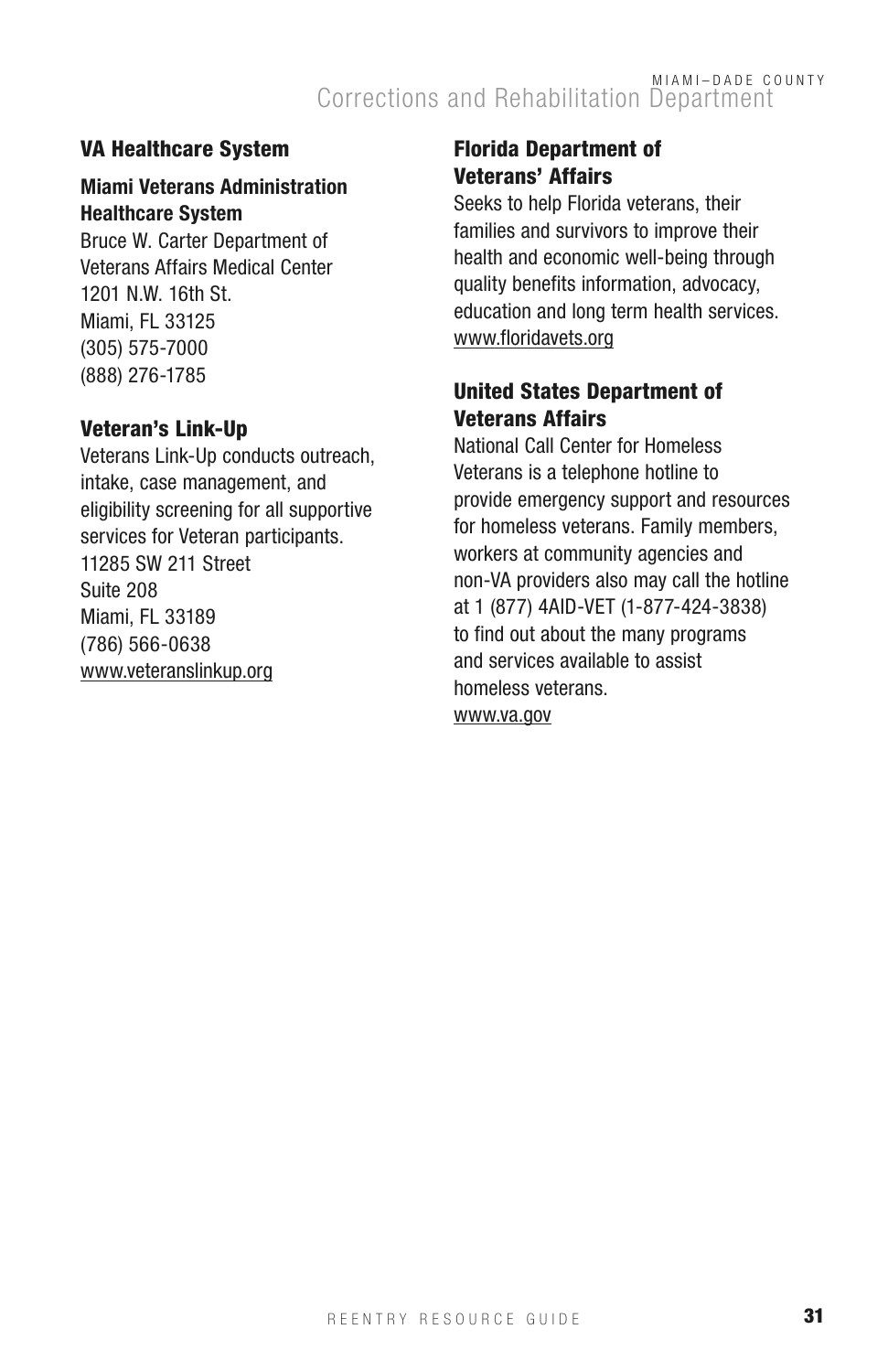## Reentry Hotlines

#### INMATE NOTICE — REENTRY ASSISTANCE

Offenders in the Miami-Dade County Corrections and Rehabilitation Department may use the Inmate Telephone System, Speed Dial, to contact these agencies and obtain assistance in planning for release from jail. There is no cost for making these calls from inside a Miami-Dade County Corrections and Rehabilitation Department jail cell.

#### Speed Dial Call Instructions:

Enter the \* sign followed by the four digit Speed Dial code followed by the # sign. The call will be connected like a traditional direct dialed call.

| <b>Speed Dial #</b> | Agency                                | <b>Service Provided</b>         |
|---------------------|---------------------------------------|---------------------------------|
| *9022#              | Rape Treatment Center                 | Sexual Assault Treatment        |
| *9021#              | Miami-Dade County                     | <b>Emergency Shelter</b>        |
|                     | <b>Homeless Trust</b>                 |                                 |
| *9020#              | National Call Center for              | Assistance for Veterans         |
|                     | <b>Homeless Veterans</b>              |                                 |
| $*9019#$            | Substance Abuse and Mental            | Referral Service                |
|                     | <b>Health Services Administration</b> |                                 |
| $*9018#$            | <b>Florida Relay Service</b>          | Assist Hearing Impaired         |
|                     | Individuals                           |                                 |
| $*9017#$            | <b>Employ Florida Helpline</b>        | Employment                      |
| $*9016#$            | Social Security Administration        | SS Card / Disability            |
| $*9014#$            | <b>MDPD Homeland Security</b>         | <b>Report Security Threats</b>  |
| $*9013#$            | <b>Crime Stoppers</b>                 | <b>Report Criminal Activity</b> |
| *9012#              | <b>Florida Coalition Against</b>      | <b>Counseling Services</b>      |
|                     | Domestic Violence                     |                                 |
| $*9011#$            | <b>United States Department</b>       | <b>Information Service</b>      |
|                     | of Justice                            |                                 |
| $*9010#$            | United States Citizenship and         | <b>Immigration Assistance</b>   |
|                     | <b>Immigration Services</b>           |                                 |

## Additional Resource Guides

Health Care for Reentry Veterans Program www.va.gov/HOMELESS/docs/Reentry/09\_fl.pdf

Florida Department of Corrections – Statewide Resource Directory www.dc.state.fl.us/reentry/resources.shtml

#### Reentry Service Directories by State

www.csgjusticecenter.org/jc/category/reentry/nrrc